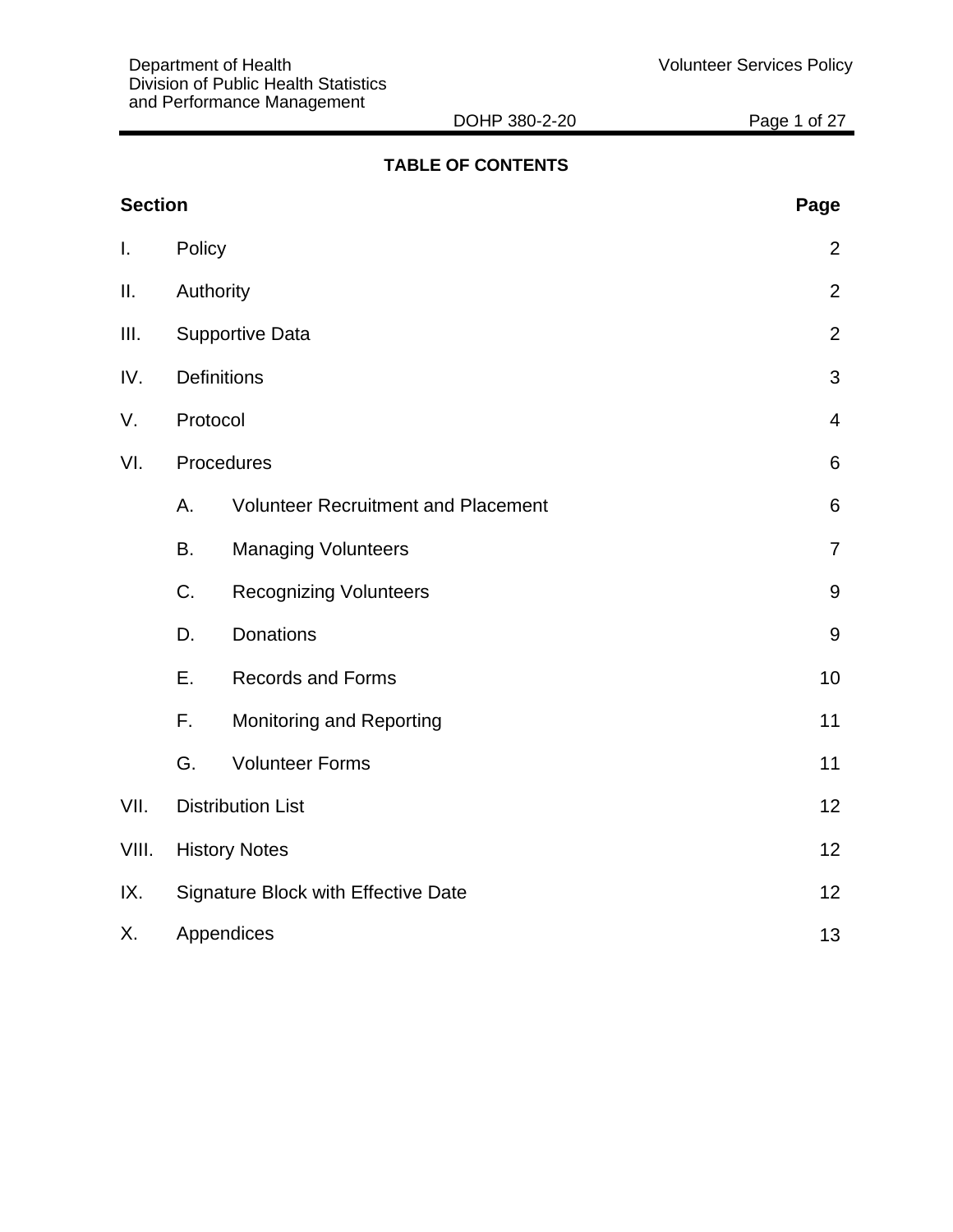#### **I. Policy**

- **A.** The Department of Health (DOH or Department) encourages maximum volunteer participation to increase access to quality health care for the medically underserved and uninsured residents of Florida.
- **B.** This document describes the standards required to effectively and efficiently employ services of volunteers. It also provides policies and general guidance related to recruitment, eligibility determination, orientation, training, supervision, recognition, and the overall management of volunteers per Chapter 110, Florida Statutes. The policies and procedures included in this document apply to all Department of Health entities.

#### **II. Authority**

- **A.** [Section 110.501, Florida Statutes,](http://www.flsenate.gov/Laws/Statutes/2012/Chapter110/Part_IV) "Definition"
- **B.** Section 110.502, Florida Statutes, ["Scope of act; status of volunteers"](http://www.flsenate.gov/Laws/Statutes/2012/Chapter110/Part_IV)
- **C.** Section 110.503, Florida Statutes, ["Responsibilities of the departments and](http://www.flsenate.gov/Laws/Statutes/2012/Chapter110/Part_IV)  [agencies"](http://www.flsenate.gov/Laws/Statutes/2012/Chapter110/Part_IV)
- **D.** [Section 110.504, Florida Statutes,](http://www.flsenate.gov/Laws/Statutes/2012/Chapter110/Part_IV) "Volunteer Benefits"
- **E.** [Section 766.1115, Florida Statutes,](http://www.flsenate.gov/Laws/Statutes/2013/766.1115) "Access to Health Care Act"
- **F.** [Section 768.28, Florida Statutes,](http://www.flsenate.gov/laws/statutes/2011/768.28) "Waiver of Sovereign Immunity"
- **G.** [Chapter 440, Florida Statutes,](https://www.flrules.org/gateway/ruleno.asp?id=60L-33.006) "Workers' Compensation"
- **H.** [Florida Administrative Code rule 60L-33,](https://www.flrules.org/gateway/ruleno.asp?id=60L-33.006) "Appointment and Status"
- **I.** [Florida Administrative Code rule 60L-33.006,](https://www.flrules.org/gateway/ruleno.asp?id=60L-33.006) "Volunteers"

#### **III. Supportive Data**

- **A.** [DOHP 300-1,](http://dohiws/Divisions/wfd/Policies/TrainingPolicy.pdf) "DOH Training Policy"
- **B.** [DOHP 60-5,](http://dohiws.doh.state.fl.us/Divisions/Administration/Personnel/Policies/DOHP_60-5.pdf) "Background Screening Policy"
- **C.** [DOHP 30-2,](http://dohwebdev.doh.state.fl.us/Divisions/General_Counsel/DOHP30-2-13_Code_of_Ethics.pdf) "Code of Ethics"
- **D.** [DOHP 85-01,](http://dohiws/Divisions/Communications/DOCS/DOHP85-01-13-CommunicationsPolicy.pdf) "Communications Policy"
- **E.** [DOHP](https://floridahealth.sharepoint.com/sites/DIVOFADMINISTRATION/Policies/Donations_Other_Accounting.pdf) 56-74, "Finance and Accounting Donations/Other Accounting"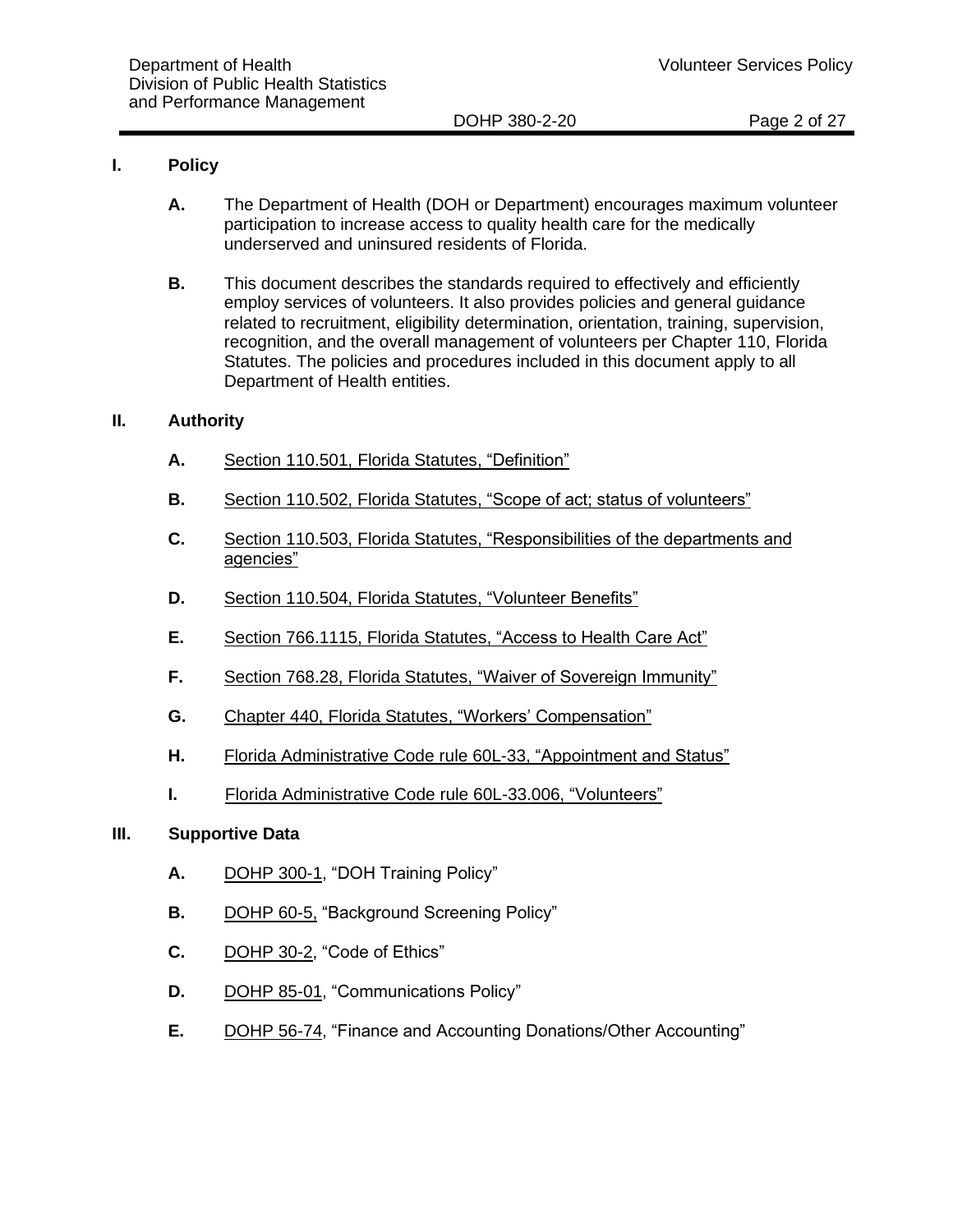#### **IV. Definitions**

- **A. DOH Entity:** Any program directly administered by the Department of Health including county health departments, Children's Medical Services regional Area Offices, and central office divisions and offices.
- **B. Donations:** Money, material goods, or in-kind services donated for the benefit of individuals and communities served by the Department.
- **C. Eligibility and Referral Specialist:** A trained volunteer assigned to a community or faith-based medical facility who performs the eligibility determination and referral functions of the Department for the Volunteer Health Care Provider Program.
- **D. Local Volunteer Coordinator:** An employee assigned to coordinate overall responsibilities of Chapter 110, Florida Statutes, Volunteer Health Services within a DOH entity, and who reports volunteer data to the Regional Volunteer Coordinator.
- **E. Material Donor:** Any person who provides funds, materials, employment, or opportunities for clients of departments or agencies without monetary or material compensation.
- **F. Medical Reserve Corps (MRC):** A national network of local groups of volunteers committed to improving the health, safety, and resiliency of their communities.
- **G. Needs Assessment:** The process used to identify the Department's need for volunteers, material goods, and/or donations.
- **H. Occasional Service Volunteer:** Any person who offers to provide a one-time or occasional voluntary service.
- **I. Position Description:** A narrative statement that includes the volunteer's duties, job expectations, qualifications, responsibilities, and supervision.
- **J. Pre-event Volunteer:** An individual agreeing to volunteer for emergency duties prior to an emergency event is considered a pre-event volunteer. This would include the Medical Reserve Corps (MRC).
- **K. Program Manager of Volunteer Health Services:** An employee assigned to develop and coordinate overall responsibilities of Volunteer Health Services for the Department.
- **L. Regional Volunteer Coordinator:** An employee assigned to provide technical support regarding volunteer health service activities for DOH entities and clinics participating in the Volunteer Health Care Provider Program within a specified region.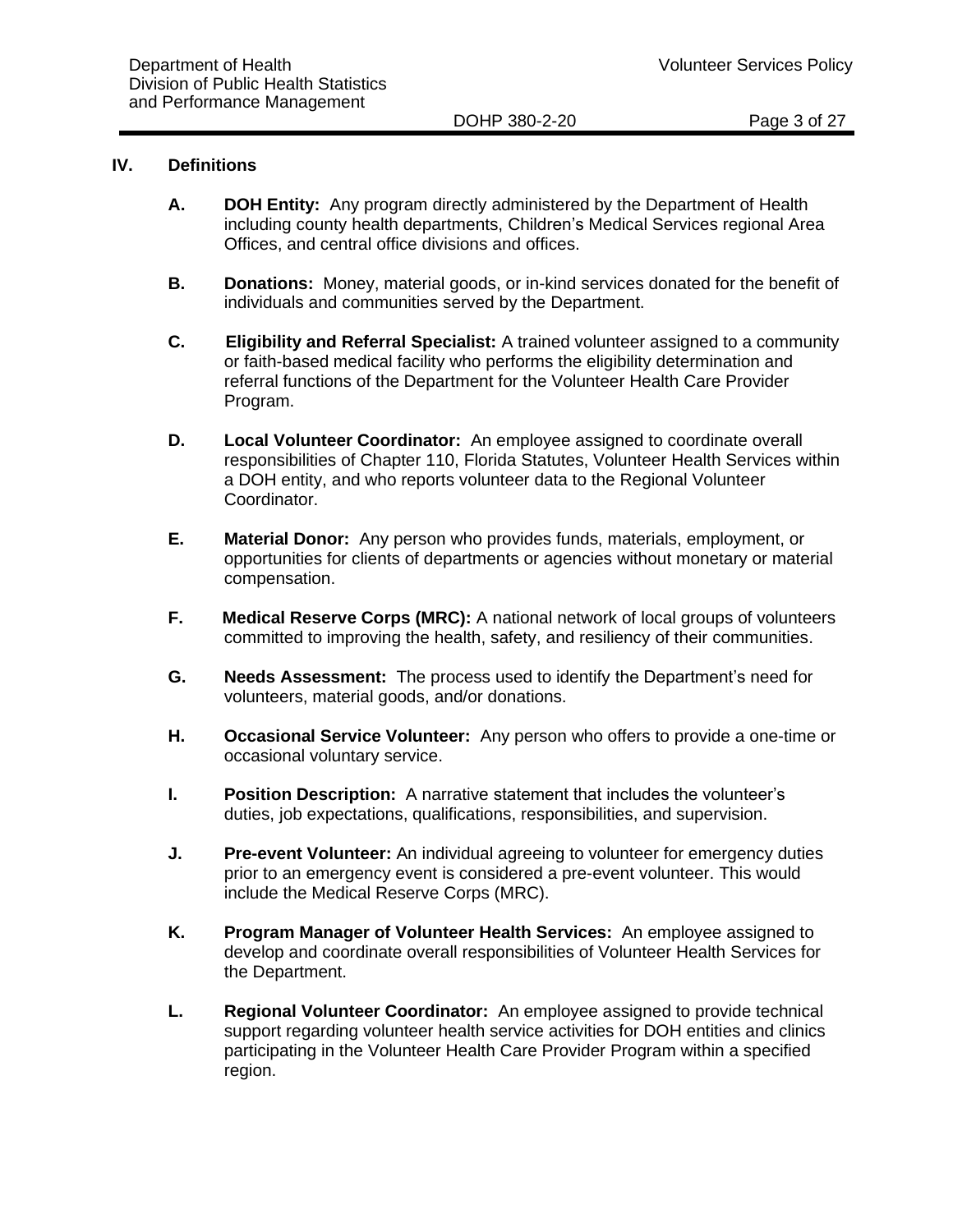DOHP 380-2-20 **Page 4 of 27** 

- **M. Regular Service Volunteer:** Any person engaged in specific voluntary health service activities on a continuous basis, such as licensed health care providers and persons who provide clerical and support services.
- **N. Volunteer:** Any person who of their own free will provides goods or services or conveys an interest in or otherwise consents to the use of real property, to any state department or agency, or nonprofit organization, with no monetary or material compensation.
- **O. Volunteer Group:** A group of individuals who may or may not be associated with a formal recognized group or organization, who volunteer for a one-time event or an event of short duration. Their volunteer services may be documented on the Volunteer Participation Roster (see Appendix D).
- **P. Volunteer Services Personnel:** Department employees who are responsible for the implementation, support, and operation of the Volunteer Health Services in DOH entities.
- **Q. Volunteer Supervisor:** Any paid employee or volunteer who supervises a volunteer.
- **R. Teen Volunteer:** An individual who is between 14 to 17 years of age, and volunteers for less than 40 hours per week with parental permission (see Appendix L). They cannot be supervised by a relative or work in areas where confidential or sensitive information is contained, used, or discussed.

#### **V. Protocol**

**A. Outcome:** Standardized procedures across DOH entities for managing volunteers per Chapter 110, Florida Statutes.

#### **B. Personnel:**

- 1. Directors/Administrators of DOH entities
- 2. Program Manager of Volunteer Health Services
- 3. Regional Volunteer Coordinators
- 4. Local Volunteer Coordinators
- 5. Volunteer Supervisors

# **C. Areas of Responsibility:**

1. Each director/administrator of a DOH entity is responsible for ensuring the implementation of the policies and procedures within their respective areas through the assignment of responsibilities to a specific employee referred to as a local volunteer coordinator. The preferable location of the local volunteer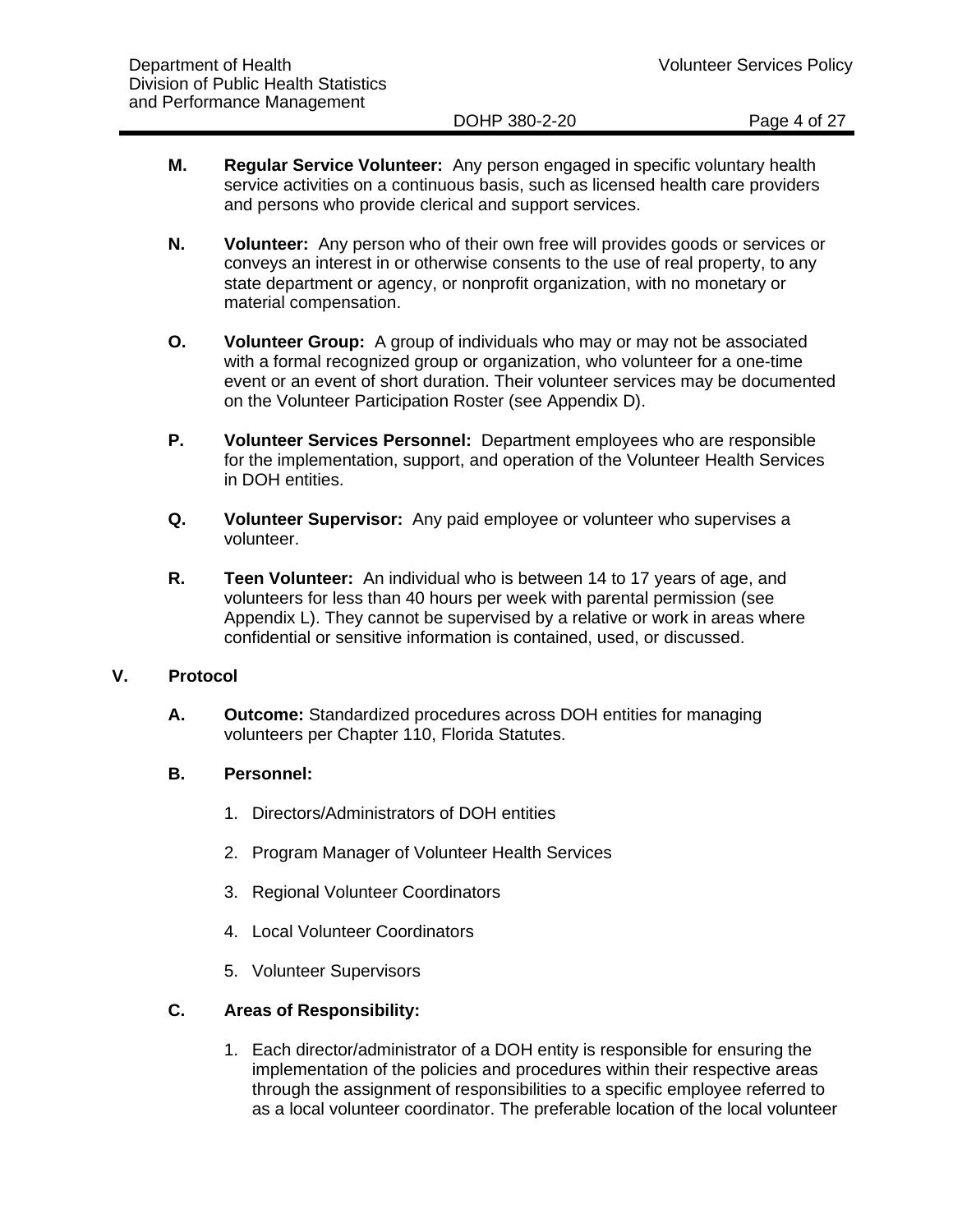DOHP 380-2-20 Page 5 of 27

coordinator is in an administrative office which will allow access to all program areas.

- 2. The program manager is responsible for the development and coordination of policies and procedures for Volunteer Health Services including monitoring reports, conducting site visits, providing technical assistance, and compiling statewide data as required by the Department.
- 3. Regional volunteer coordinators are responsible for monitoring and reviewing files for quality assurance purposes. Technical assistance will be provided to local volunteer coordinators as requested. Regional volunteer coordinators will supervise volunteers associated with the Volunteer Health Care Provider Program and collect regional data for submission.
- 4. Local volunteer coordinators are responsible for the training, documentation, placement, and recognition of volunteers employed in their facility. They will accept and document donations presented to the Department, and they will prepare and submit reports to their regional volunteer coordinator on a quarterly and annual basis.
- 5. Volunteer supervisors are responsible for ensuring that volunteers are treated with the same respect as paid employees. They will train all volunteers for their assigned positions and provide supervision which will ensure an efficient and productive working environment.
- 6. The local MRC coordinators are responsible for the screening, training, and organizing of MRC volunteers. MRC coordinators utilize MRC volunteers to support routine public health activities, and to augment preparedness and response efforts.
- 7. Eligibility and Referral Specialists are responsible for determining eligibility and referring clients to the Volunteer Health Care Provider Program.
- 8. Each DOH entity or agency utilizing the services of volunteers is required to:
	- a. Take the actions that are necessary and appropriate to develop meaningful opportunities for volunteers involved in state-administered programs.
	- b. Comply with the uniform rules adopted by the Department of Management Services which govern the recruiting, screening, training, utilization, and supervision of volunteers.
	- c. Ensure that volunteers understand their duties and responsibilities.
	- d. Ensure a receptive climate for volunteers.
	- e. Provide for the recognition of volunteers who have offered continuous and outstanding service. Each entity using the services of volunteers is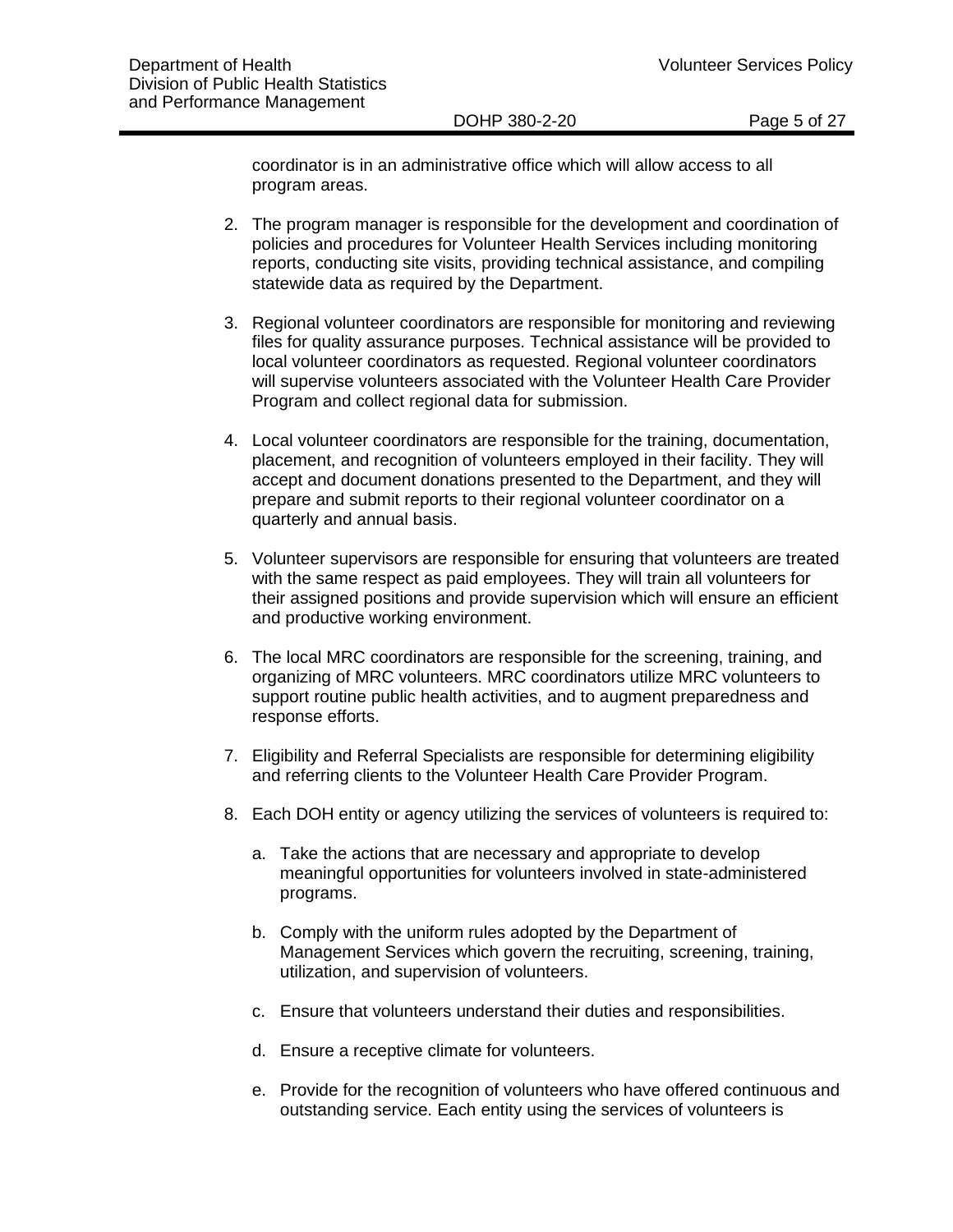DOHP 380-2-20 Page 6 of 27

authorized to incur expenditures not to exceed \$100 each, plus applicable taxes, for suitable framed certificates, plaques, or other tokens of recognition to honor, reward, and encourage volunteers.

f. Recognize prior volunteer service as partial fulfillment of state employment requirements for training and experience pursuant to rules adopted by the Department of Management Services.

#### **VI. Procedures**

#### **A. Volunteer Recruitment and Placement**

- **1. Needs Assessment:** The local volunteer coordinator will assist each entity or facility in assessing its need for goods and services and help to determine the feasibility of meeting those needs through volunteer resources.
- **2. Position Description:** The local volunteer coordinator will develop a volunteer position description in accordance with the DOH entity or facility prior to a volunteer's start date.
- **3. Recruitment:** The local volunteer coordinator has the overall responsibility for recruiting volunteers for that coordinator's DOH entity or facility.
- **4. Application:** The local volunteer coordinator accepts, reviews, and processes all submitted Volunteer Enrollment Applications (see Appendix C). The license status of all health care providers must be verified prior to assigning the volunteer to a direct care position.
- **5. Interview:** The local volunteer coordinator will interview each individual applicant to determine the appropriate placement and duties of the volunteer.
- **6. Determination of Eligibility:** The local volunteer coordinator and the volunteer supervisor for that position must consider the protection and welfare of the individuals served by the Department when determining eligibility for a volunteer applicant. It is the responsibility of the volunteer supervisor, with input from the local volunteer coordinator, to determine whether an applicant is eligible for a specific position or activity.
- **7. Screening:** Per the Department's policy, all volunteers are required to undergo and clear a Level 2 Background Screening prior to starting. This process is started through a Recruitment for Non-Employees Ticket in FLHealthDesk-HR. (Please refer to the Background Screening Policy for further information.) The local volunteer coordinator will ensure that appropriate screening is completed.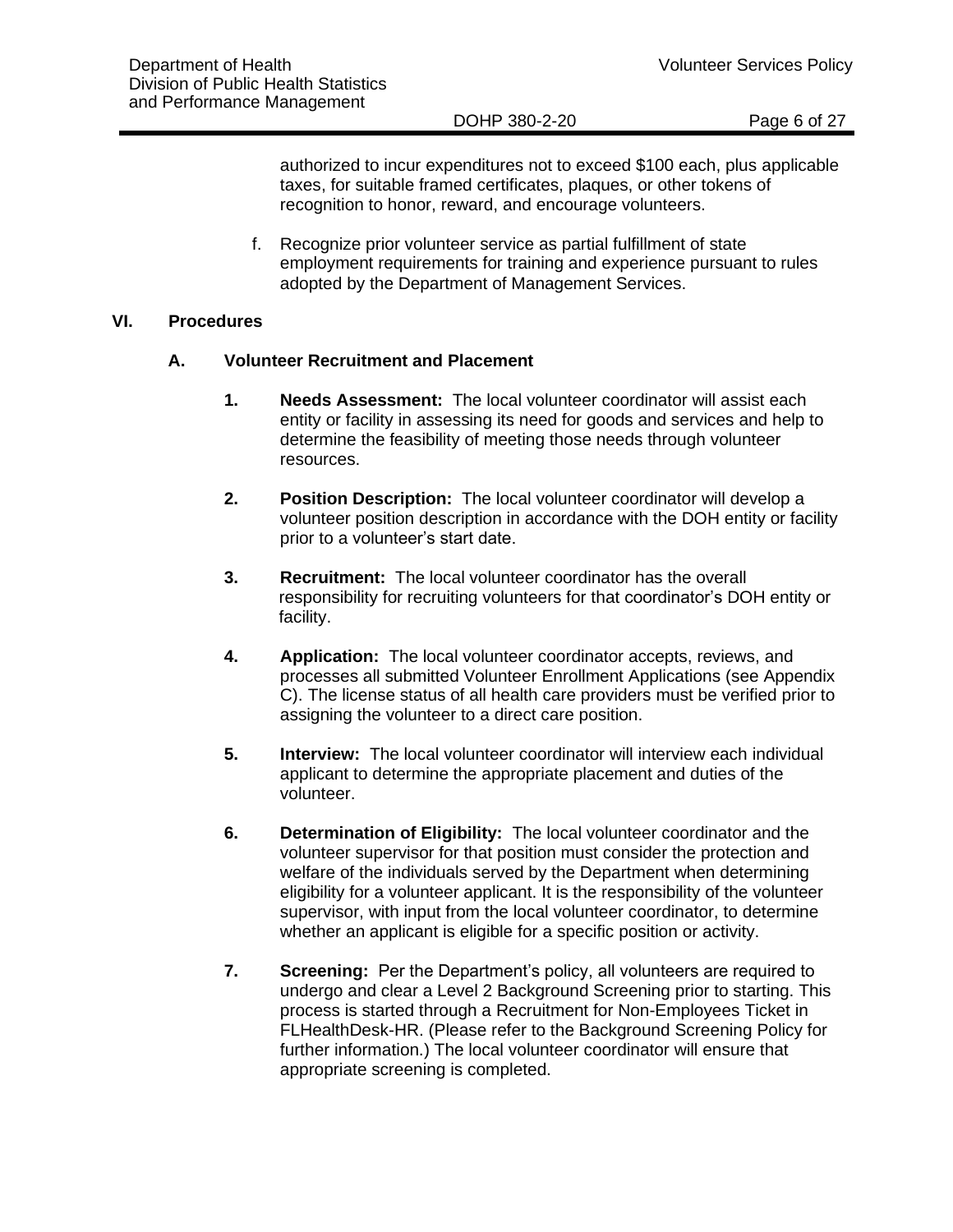- a. All individual applicants, regardless of placement, must provide at least two personal references. These personal references should be interviewed by the volunteer's supervisor with responses documented in writing on the Volunteer Personal Reference Questionnaire (see Appendix E). These responses will then be kept in the volunteer's personnel file.
- b. The local volunteer coordinator will verify the status of a volunteer health care professional's license, certificate, permit, or registration by searching the Department website and other relevant records for any disciplinary actions that may affect license status. If it is determined there are issues with a provider's license, certificate, permit, or registration, the director/administrator of the DOH entity will determine the eligibility of the potential volunteer.
- **8. Orientation:** The local volunteer coordinator will arrange for an orientation for each volunteer. Upon completion of orientation, the local volunteer coordinator will document the completion date on the volunteer's enrollment application. The orientation must include, at a minimum, the following:
	- a. Acquainting the volunteer with the Department's mission, information security policies, and general service areas, as well as the volunteer's roles and responsibilities.
	- b. Providing the volunteer with information about Volunteer benefits as outlined under section 110.504, Florida Statutes.
- **9. Identification Badges**: If required by the DOH entity, the local volunteer coordinator will ensure that volunteers are issued a volunteer identification badge at the time of placement. The badge must specifically identify an individual as a volunteer. Preprinted volunteer identification badges should be a part of the local volunteer coordinator's emergency response plan.
- **10. Placement:** Volunteers will be placed in a position after all required orientation, documentation, and training has been completed.

#### **B. Managing Volunteers**

**1. Tracking System:** The local volunteer coordinator has the responsibility to track volunteers using a system that includes the following information: assigned location, date activated, skill set, contact information, and any other information that will assist with locating the volunteer. Diligent documentation of skill sets, licenses, certifications, and assignment details are necessary to ensure volunteers are covered for liability and reimbursement purposes. Regional Coordinators will track Eligibility and Referral Specialists who are assigned to community and faith-based clinics.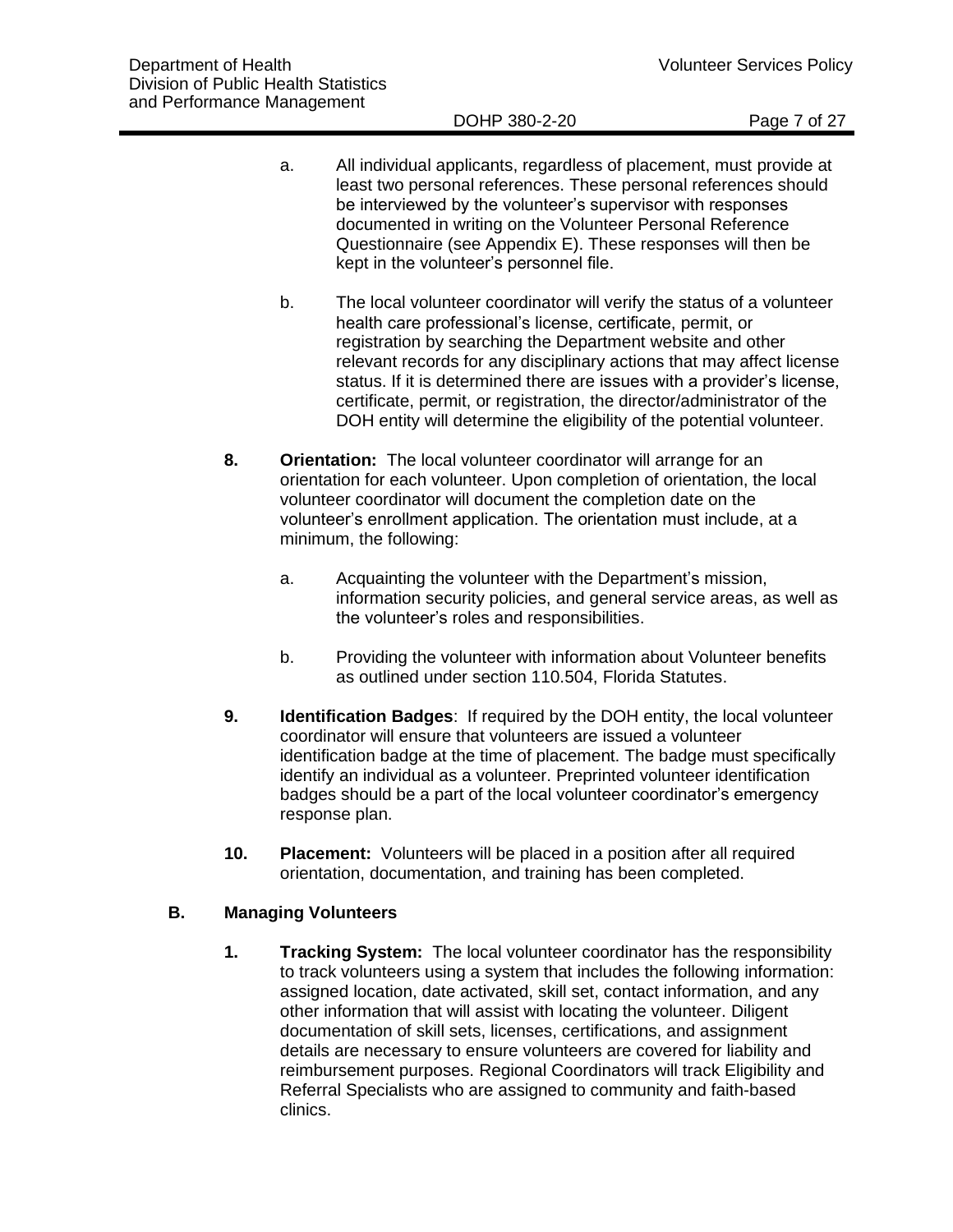- **2. Training:** Volunteers and paid staff performing similar tasks will be given the same training opportunity. If required, after placement of a volunteer, the supervisor will provide training that enables the volunteer to perform the duties specified in the position description.
- **3. Code of Ethics:** The same standards of conduct that apply to paid employees apply to a volunteer. All volunteers will receive a copy of the Code of Ethics (DOHP 30-2) or be given access to the document on the Department's intranet.
- **4. Time Sheets:** Volunteer hours must be accurately documented and maintained as a permanent record. The Volunteer Time Sheet (see Appendix F), or equivalent, may be used to document a volunteer's hours of service. The supervisor should forward each volunteer's time sheet(s) to the local volunteer coordinator quarterly.
- **5. Reassignment:** At the request of a volunteer or a volunteer's supervisor, or if assigned tasks have been completed or a position no longer needs to be filled, a volunteer may be assigned to another position or have their status changed to "inactive." The local volunteer coordinator will assist with the reassignment.
- **6. Reactivation:** If a volunteer wishes to return after being inactive, and the volunteer was not terminated due to inappropriate behavior or unsatisfactory performance, a supervisor or local volunteer coordinator may reactivate the previously placed volunteer.
- **7. Termination:** If termination occurs, the supervisor notifies the local volunteer coordinator and completes the Volunteer Notice of Termination (see Appendix G). If a volunteer is terminated from one position, the volunteer may still be eligible to fill another position within the Department. Approval to continue participation is at the discretion of the director/administrator of the DOH entity. Examples of reasons for termination include:
	- 1. The assigned activities are completed.
	- 2. A volunteer's performance is not satisfactory, and the supervisor concludes that consultation or additional training will not result in improved performance.
	- 3. A volunteer becomes unreliable.
	- 4. A volunteer violates a Department rule, regulation, policy, or other applicable state or federal law.
	- 5. A volunteer requests termination.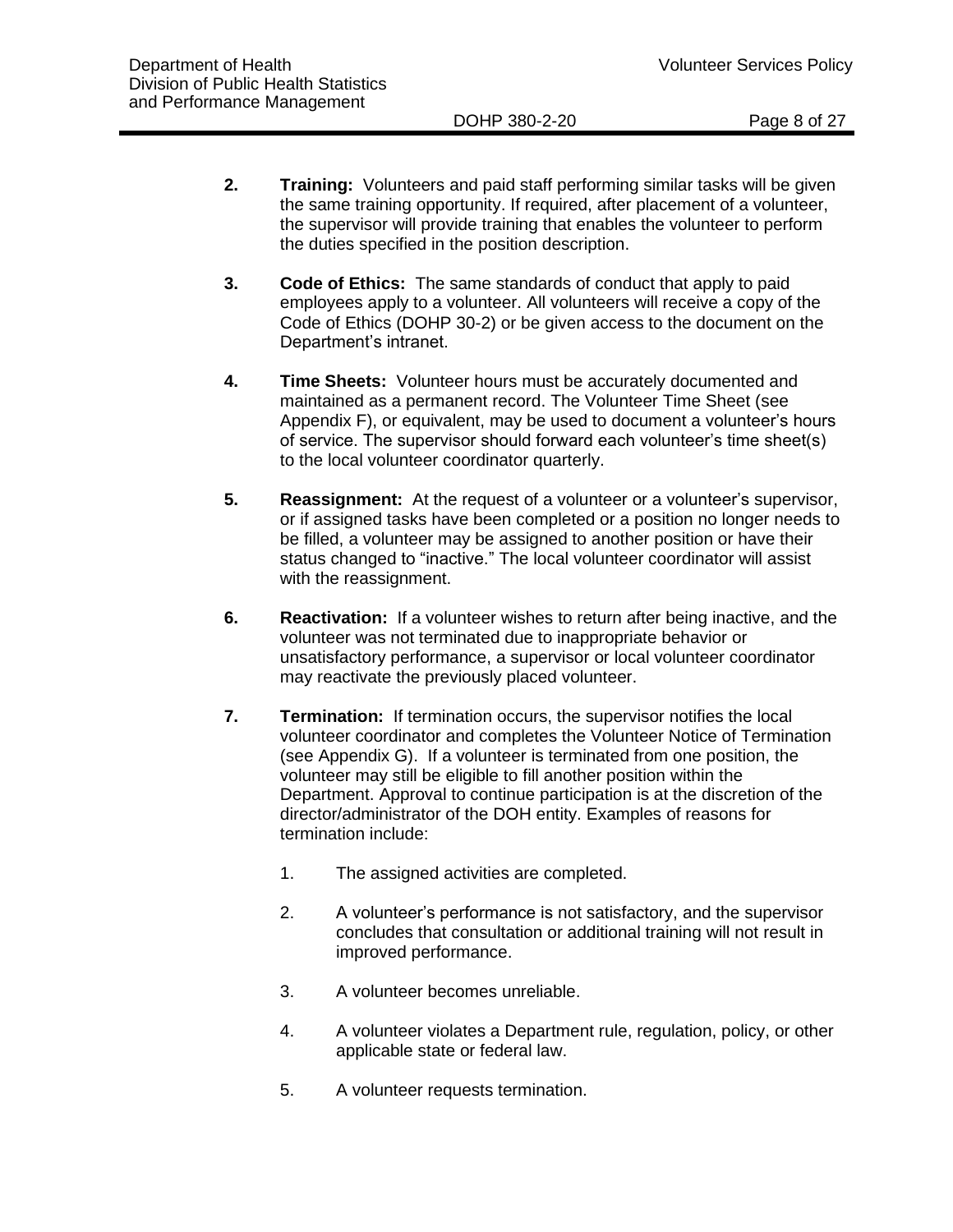# **C. Recognizing Volunteers**

- **1. Publicity:** The local volunteer coordinator is responsible for ensuring the recognition of volunteers. Each DOH entity should recognize its volunteers on an annual basis or more often. Publicizing of volunteer accomplishments may be done through Department or commercial media resources. Communications with commercial media must be in accordance with the DOHP 85-01.
- **2. Activities:** Activities for volunteer recognition may include awards programs, luncheons, banquets, and other types of recognition events. Funding for volunteer recognition events is not an authorized expenditure for DOH entities. Funding for these activities can come from outside sources.
- **3. Awards:** Section 110.503(5), Florida Statutes, provides for awards for volunteers. The section authorizes the expenditure of up to \$100 for suitable framed certificates, plaques, and other tokens of recognition to honor, reward, and encourage volunteers. Securing funding for awards will be the responsibility of the sponsoring DOH entity.

#### **D. Donations**

- **1. Responsibility:** Employees who are designated by a DOH entity to process donations are responsible for accepting, recording, and accounting for all donations. Donations must be managed in accordance with the IOP 56-74.
- **2. Procurement:** The designated employees are authorized to procure donations from the community on behalf of Department clients and volunteers.
- **3. Value:** The value of any donation is usually established by the donor. In cases where the donor does not assess the value, the designated staff determine the value.
- **4. Documentation:** The designated employees are responsible for documenting all donations. Donors must be provided with a Volunteer Donor Receipt (see Appendix H); the donations, whether services or tangible goods or money, must be documented on the Volunteer Donation Log (see Appendix I).
- **5. Utilization:** Disbursement of donations will be handled in a manner consistent with the needs of individuals and communities served by the Department. All disbursements/dispositions must be documented on the Volunteer Donation Log (see Appendix I), and records retained for three years. When donated items are not used locally, the items may be redistributed to the following entities: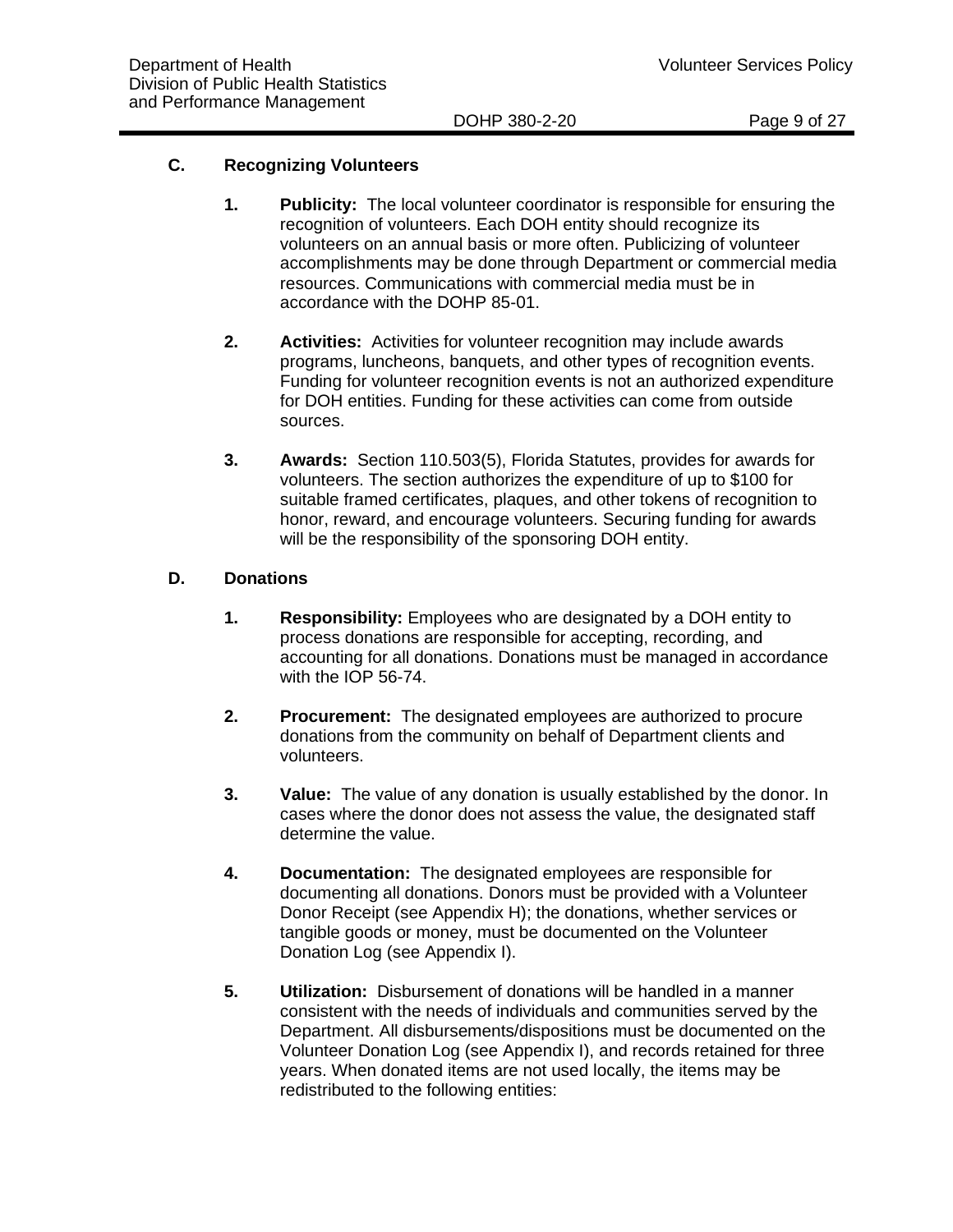#### DOHP 380-2-20 Page 10 of 27

- a. Other Department sites within the area
- b. Community nonprofit organizations assisting individuals served by DOH entities
- **E. Records and Forms:** The local volunteer coordinator collects and maintains a file for each volunteer. Files will be maintained by the DOH entity for three years after the termination of a volunteer's participation.
	- **1. Regular Service Volunteer:** A file for an individual performing as a regular service volunteer must contain, at a minimum, the following items:
		- a. Volunteer Enrollment Application (see Appendix C)
		- b. Volunteer Position Description (see Appendix B)
		- c. Two Volunteer Personal Reference Questionnaires (see Appendix E)
		- d. Background screening documentation, as applicable, in accordance with DOHP 60-5
		- e. Volunteer Time Sheet (see Appendix F) or an equivalent form
		- f. Teen Volunteer Parental Consent (see Appendix L), required if the volunteer is a teen
		- g. Any additional documentation requirements for the volunteer's position
	- **2. Occasional Service Volunteer**: Files for an occasional service volunteer must contain, at a minimum, the following items:
		- a. Volunteer Enrollment Application (see Appendix C)
		- b. Volunteer Position Description (see Appendix B)
		- c. Volunteer Time Sheet (see Appendix F) or an equivalent form
		- d. Volunteer Participation Roster (see Appendix D) for one-time events Note: If a DOH entity uses multiple volunteers for a one-time event of short duration (e.g., health fairs, immunization clinics, or health screenings), the Volunteer Participation Roster may be used in lieu of the individual Volunteer Enrollment Applications (see Appendix D) . The Department employee or volunteer supervising the event will complete the roster form when it is chosen over individual forms. If an occasional service volunteer is designated as the supervisor of a one-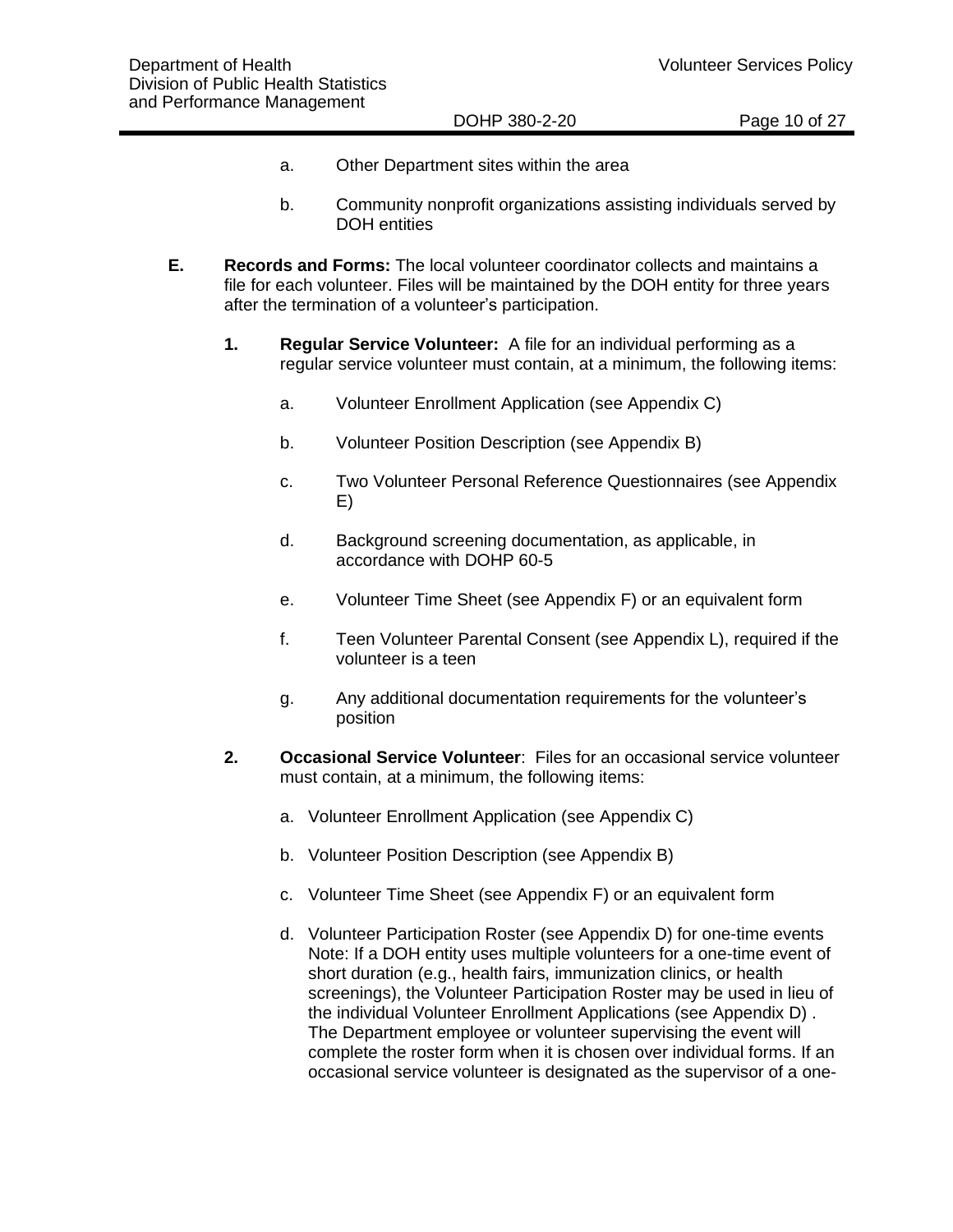DOHP 380-2-20 Page 11 of 27

time or short duration event, that volunteer must complete the documentation required for a regular service volunteer.

e. Other forms and information due to a specific need or policy applicable to the volunteer's position

#### **F. Monitoring and Reporting**

- **1. Monitoring:** The local volunteer coordinator monitors the program by reviewing files, documenting data, and working as a liaison with the supervisors of volunteers.
- **2. Reporting:** The local volunteer coordinator is responsible for maintaining documentation regarding volunteer services and the value of donated goods and services provided by Department volunteers.
	- a. The local volunteer coordinator summarizes in a quarterly report, the number of volunteers, the number of donated hours, and the value of donations. This report must be made available on request. An annual report of all activities donated by volunteers is provided to the regional volunteer coordinator by August 1 of each year. Quarterly and annual reports are documented on the Chapter 110 Volunteer Services Annual Report (see Appendix K).
	- b. The regional volunteer coordinator compiles annual data received from the local volunteer coordinators and reports all data and information as requested by the Volunteer Health Services Program Manager by September 1 of each year.
- **G. Volunteer Forms:** Volunteer forms are approved in accordance with the policies and procedures of the Department, and they cannot be modified without approval of the Volunteer Health Services Program Manager. Some forms are optional and may be substituted by an equivalent local form, providing the local form contains, at a minimum, equivalent information. All forms can be reproduced locally or made available by either the regional volunteer coordinator or the Volunteer Health Services Office.

#### **1. Required Forms:**

- a. Volunteer Needs Assessment Tool DH 1144 (see Appendix A)
- b. Volunteer Position Description DH 1493 (see Appendix B)
- c. Volunteer Enrollment Application DH 1474 (see Appendix C)
- d. Volunteer Participation Roster DH 1494 (see Appendix D)
- e. Volunteer Notice of Termination DH 1498 (see Appendix G)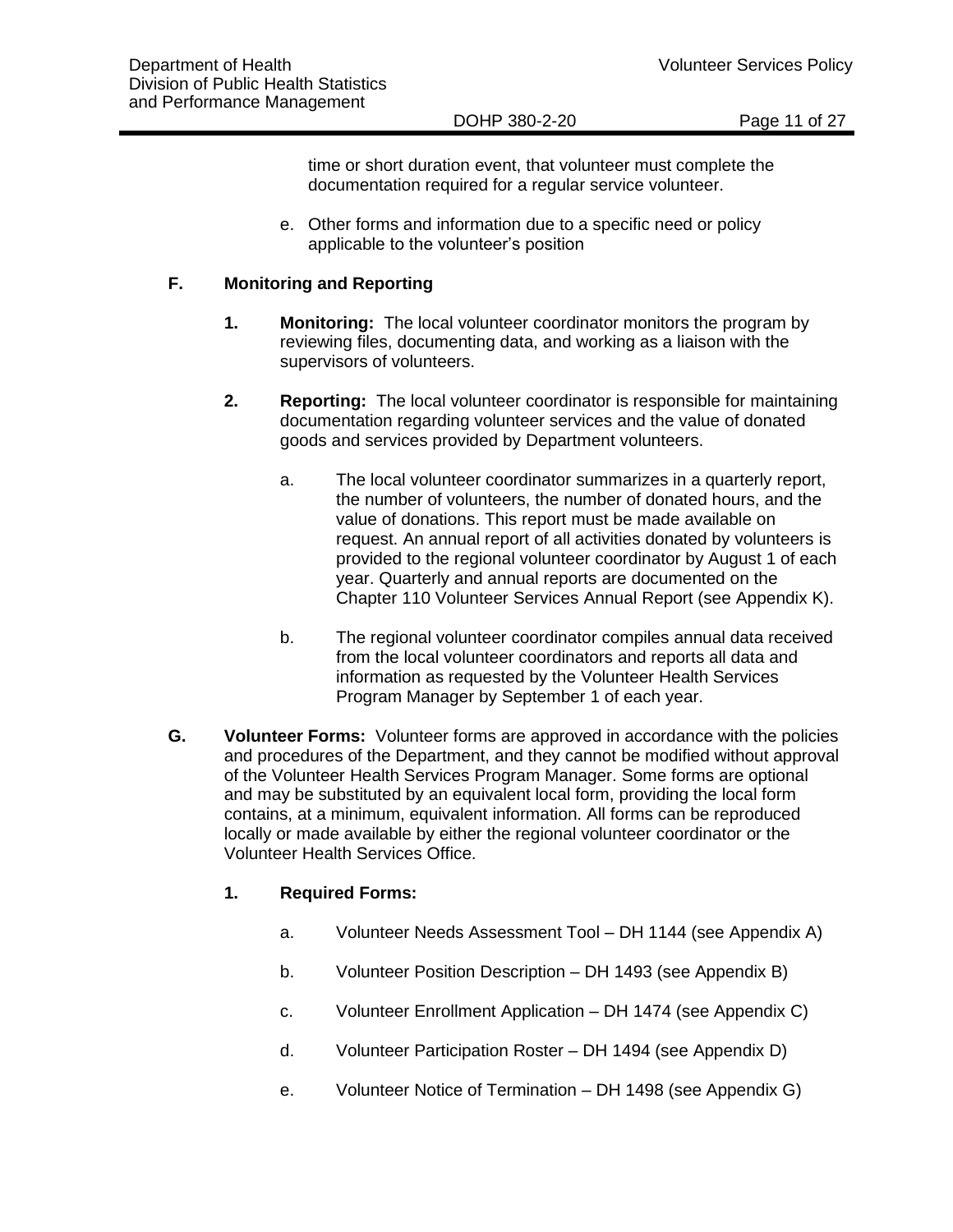#### DOHP 380-2-20 Page 12 of 27

- f. Volunteer Donor Receipt DH 1150 (see Appendix H)
- g. Volunteer Donation Log DH 1499 (see Appendix I)
- h. Chapter 110 Volunteer Services Annual Report DH 1478 (see Appendix K)
- i. Teen Volunteer Parental Consent DH 1145 (see Appendix L)

#### **2. Optional Forms (Equivalents Accepted):**

- a. Volunteer Personal Reference Questionnaire (see Appendix E)
- b. Volunteer Time Sheet DH 1475 (see Appendix F)
- c. Volunteer Records Check (see Appendix J)

#### **VII. Distribution List:**

**Deputies** Executive Office Directors Division Directors Bureau Chiefs County Health Department Directors/Administrators Children's Medical Services Medical Directors Children's Medical Services Nursing Directors Regional Volunteer Coordinators Division Policy Coordinators Policy Web Administrators

**VIII. History Notes:** This policy replaces and supersedes DOHP 380-7-18, Chapter 110 Volunteer Services dated 05/04/18.

#### **IX. Signature Block with Effective Date**

 $11.18.20$  $\mathcal{A}_{1}$ Courtney Coppola / / Date Chief of Staff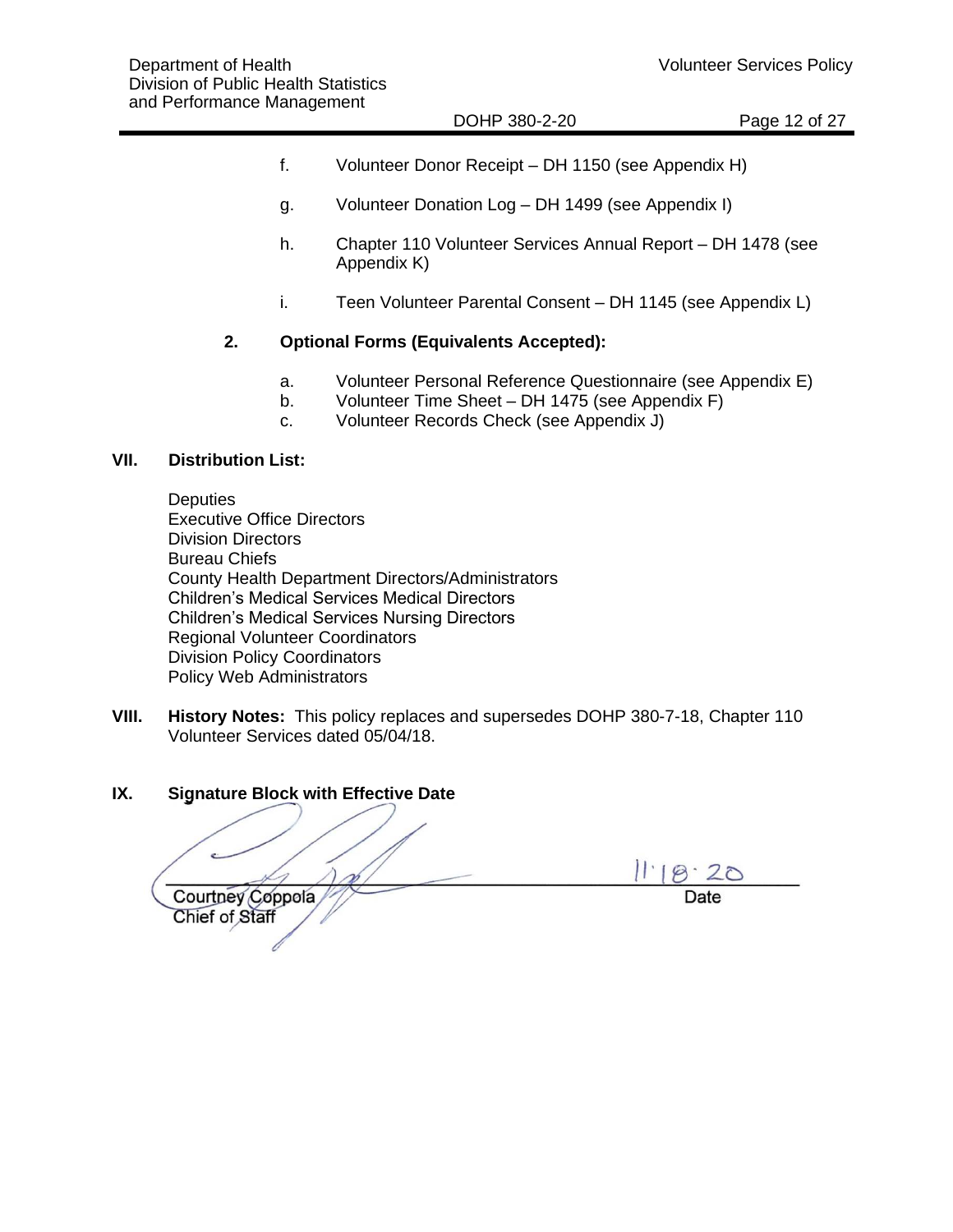#### **X. Appendices**

- Appendix A **–** Volunteer Needs Assessment Tool
- Appendix B **–** Volunteer Position Description
- Appendix C **–** Volunteer Enrollment Application
- Appendix D **–** Volunteer Participation Roster
- Appendix E **–** Volunteer Personal Reference Questionnaire
- Appendix F **–** Volunteer Time Sheet
- Appendix G **–** Volunteer Notice of Termination
- Appendix H **–** Volunteer Donor Receipt
- Appendix I **–** Volunteer Donation Log
- Appendix J **–** Volunteer Records Check
- Appendix K **–** Chapter 110 Volunteer Services Annual Report
- Appendix L **–** Teen Volunteer Parental Consent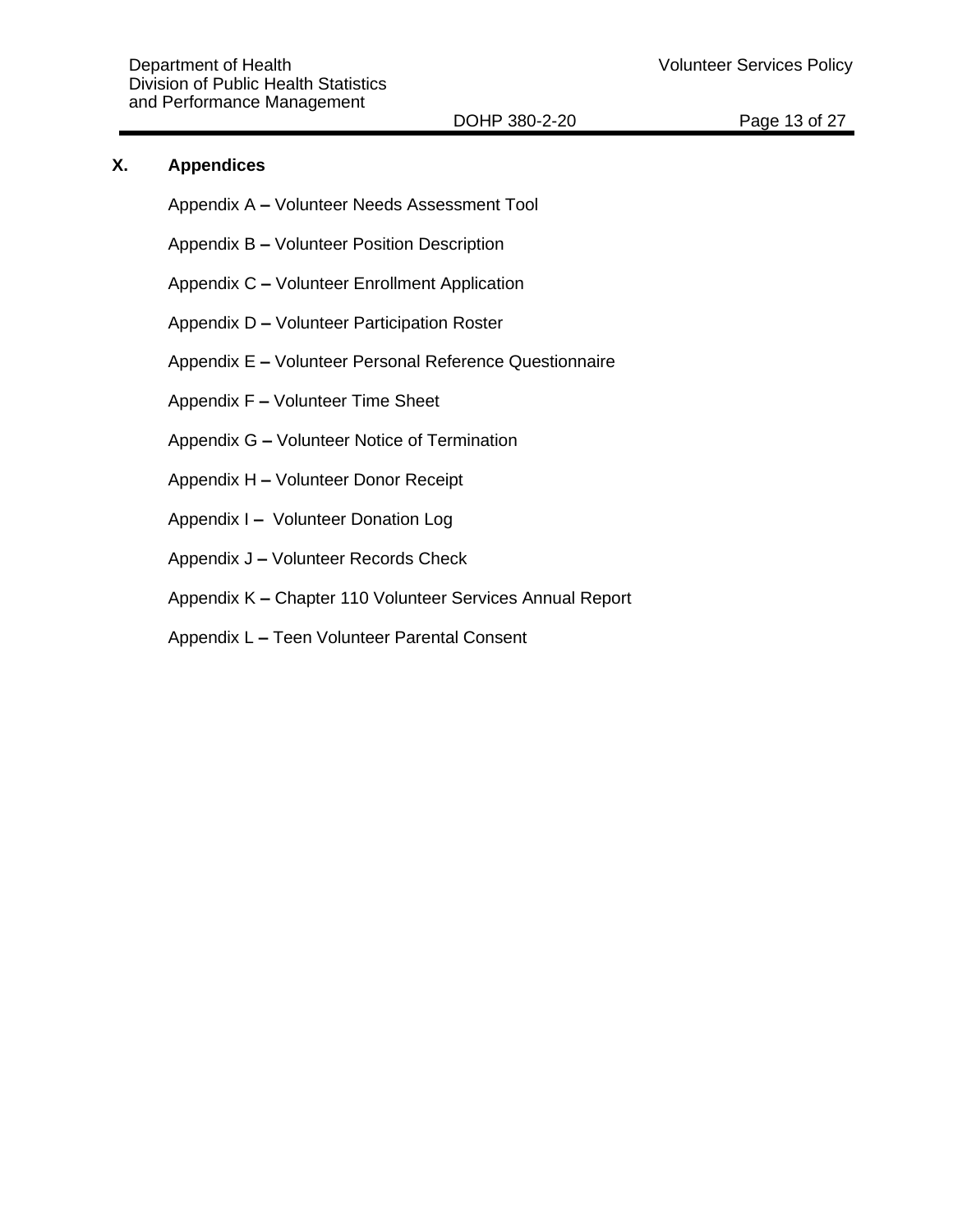DOHP 380-2-20 **Page 14 of 27** 

### **Appendix A – Volunteer Needs Assessment Tool**



This tool is designed to help you identify program or facility needs and to consider how they may be met through volunteers. When completed, the CHD/CMS volunteer coordinator will assist you in determining how these needs may be met, partially or completely, through volunteers.

| NAME:<br><u> 1989 - Johann Barnett, fransk politiker (d. 1989)</u>                                                                |         |                                            |  |  |  |  |  |
|-----------------------------------------------------------------------------------------------------------------------------------|---------|--------------------------------------------|--|--|--|--|--|
|                                                                                                                                   |         |                                            |  |  |  |  |  |
| ADDRESS:<br><u> 1989 - Johann John Stone, meil in der Stone aus der Stone aus der Stone aus der Stone aus der Stone aus der S</u> |         |                                            |  |  |  |  |  |
|                                                                                                                                   |         | STATE: ______________ ZIP: _______________ |  |  |  |  |  |
| TELEPHONE: ( )                                                                                                                    | SUNCOM: |                                            |  |  |  |  |  |

Notwithstanding funding and staffing considerations, please answer the following questions. (Answers should be creative, yet realistic. Think in terms of specific tasks, length of activity, number of hours required, minimum skills necessary, etc.)

1. What services are you currently providing that you would like to expand upon?

2. What needs do your clients have that are not presently being met?

3. What needs do your staff have that could be met with volunteer assistance?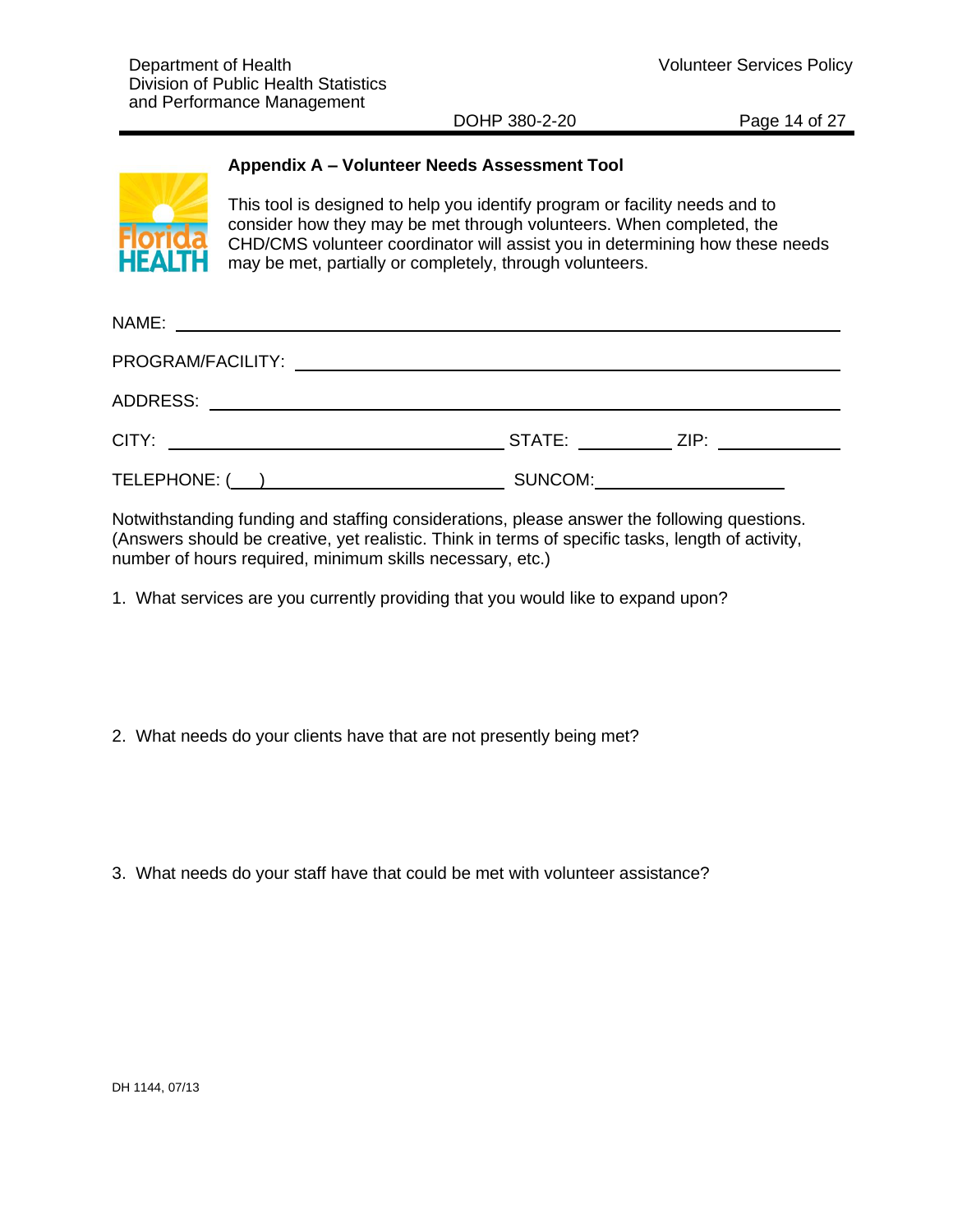DOHP 380-2-20 Page 15 of 27

|                                 |              |             | <b>Appendix B - Volunteer Position Description</b>                    |                         |            |
|---------------------------------|--------------|-------------|-----------------------------------------------------------------------|-------------------------|------------|
| <b>Florida</b><br><b>HEALTH</b> | coordinator. |             | To be completed by requesting program, facility, or CHD/CMS volunteer |                         |            |
|                                 |              |             |                                                                       |                         |            |
|                                 |              |             |                                                                       |                         |            |
|                                 |              |             |                                                                       |                         |            |
|                                 |              |             |                                                                       |                         |            |
|                                 |              |             |                                                                       |                         |            |
|                                 |              |             |                                                                       |                         |            |
|                                 |              |             |                                                                       |                         |            |
|                                 |              |             |                                                                       |                         |            |
|                                 |              |             |                                                                       |                         |            |
|                                 |              |             |                                                                       |                         |            |
|                                 |              |             |                                                                       |                         |            |
|                                 |              |             |                                                                       |                         |            |
|                                 |              |             |                                                                       |                         |            |
|                                 |              |             |                                                                       |                         |            |
|                                 |              |             | WILL THIS POSITION REQUIRE BACKGROUND SCREENING? YES NO               |                         |            |
| <b>CONTACT PERSON</b>           |              |             |                                                                       | <b>TELEPHONE NUMBER</b> |            |
|                                 |              |             |                                                                       |                         |            |
| PROGRAM/FACILTY                 |              |             |                                                                       |                         |            |
| <b>ADDRESS</b>                  |              | <b>CITY</b> | <b>STATE</b>                                                          |                         | <b>ZIP</b> |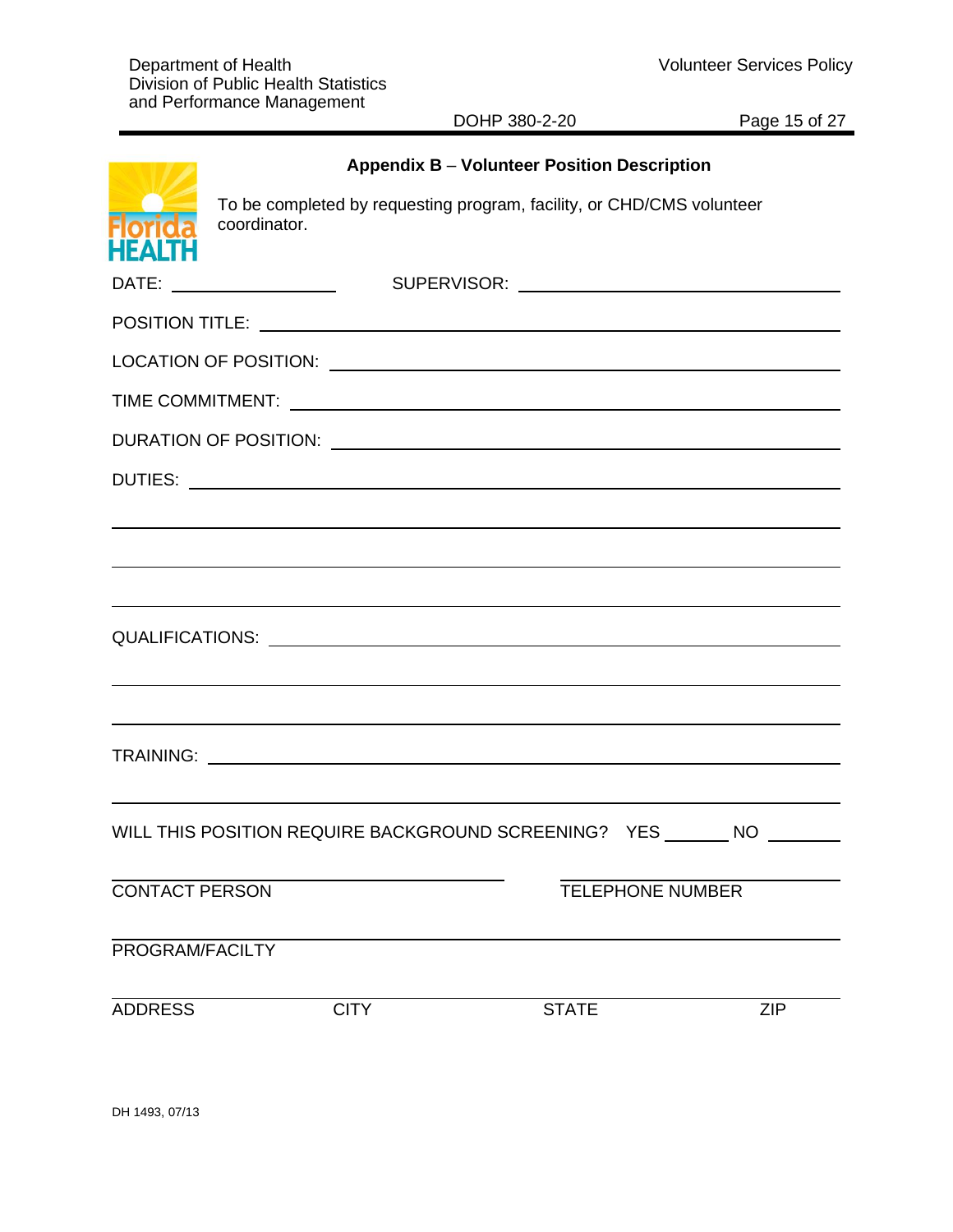DOHP 380-2-20 Page 16 of 27

|                                                        |             |        |                          | <b>Appendix C - Volunteer Enrollment Application</b>                                                            |                   |                               |     |
|--------------------------------------------------------|-------------|--------|--------------------------|-----------------------------------------------------------------------------------------------------------------|-------------------|-------------------------------|-----|
|                                                        | <b>Name</b> | (Last) |                          | (First)                                                                                                         |                   | (Middle)                      |     |
| <b>Mailing Address</b>                                 |             |        |                          | <b>City</b>                                                                                                     |                   | <b>State</b>                  | Zip |
| <b>Work Telephone</b>                                  |             |        | <b>Home Telephone</b>    |                                                                                                                 | <b>Cell Phone</b> |                               |     |
| Email                                                  |             |        | <b>Emergency Contact</b> |                                                                                                                 | <b>Telephone</b>  |                               |     |
| In what type of volunteer position are you interested? |             |        |                          |                                                                                                                 |                   |                               |     |
| license/certificate number):                           |             |        |                          | List any professional license, registration, or certificate you currently possess (include                      |                   |                               |     |
|                                                        |             |        |                          | List any special skills, interests, or hobbies: the controller controller controller controller controller cont |                   |                               |     |
| List any special considerations or needs:              |             |        |                          |                                                                                                                 |                   |                               |     |
| year:                                                  |             |        |                          | List two personal references not related to you whom you have known for more than one                           |                   |                               |     |
| <b>NAME</b>                                            |             |        |                          | <b>NAME</b>                                                                                                     |                   |                               |     |
| <b>ADDRESS</b>                                         |             |        |                          | <b>ADDRESS</b>                                                                                                  |                   |                               |     |
| CITY/STATE                                             | <b>ZIP</b>  |        |                          | CITY/STATE                                                                                                      |                   | <b>ZIP</b>                    |     |
| <b>TELEPHONE</b>                                       |             |        |                          | <b>TELEPHONE</b>                                                                                                |                   |                               |     |
|                                                        |             |        |                          | List your most recent volunteer or employment experience:                                                       |                   |                               |     |
| <b>EMPLOYER</b>                                        |             |        | <b>MAILING ADDRESS</b>   |                                                                                                                 | <b>TELEPHONE</b>  |                               |     |
| <b>JOB TITLE</b>                                       |             |        |                          |                                                                                                                 |                   | DATES OF VOLUNTEER/EMPLOYMENT |     |
|                                                        |             |        |                          | Specify the days and time frames you are available to volunteer:                                                |                   |                               |     |
| Day of Week                                            |             |        | Hours                    | Day of Week                                                                                                     |                   | Hours                         |     |
| Sunday                                                 |             |        |                          | Thursday                                                                                                        |                   |                               |     |
| Monday                                                 |             |        |                          | Friday                                                                                                          |                   |                               |     |

**Wednesday** 

Tuesday **Saturday** Saturday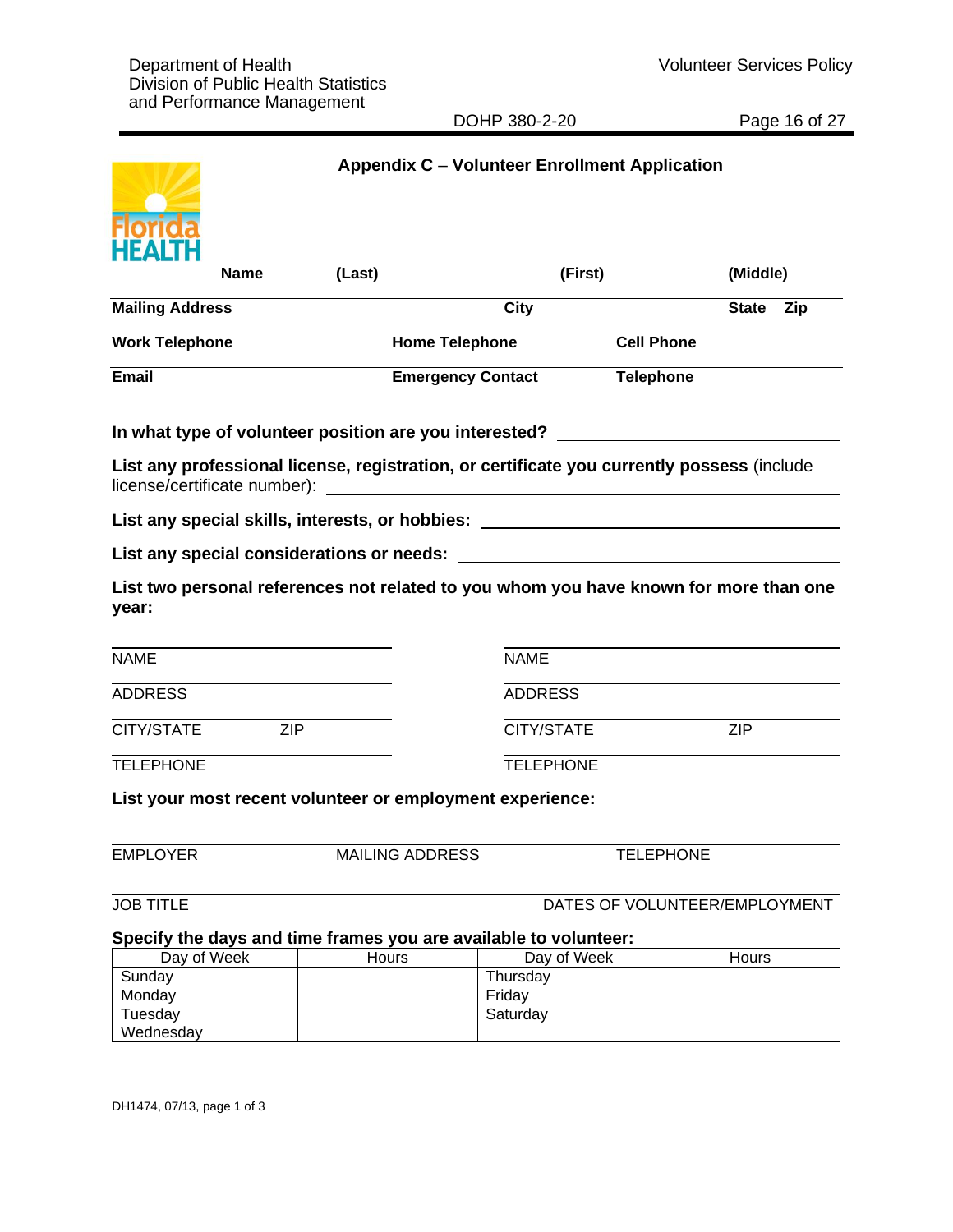DOHP 380-2-20 Page 17 of 27

# **Appendix C** – **Volunteer Enrollment Application, continued**

| offense?       |     | Have you ever been convicted of, or plead nolo contendere, to a driving or criminal |
|----------------|-----|-------------------------------------------------------------------------------------|
| Yes<br>dates): | No. | If the answer is yes, please explain (including types of offenses and               |

It shall be a misdemeanor of the first degree to fail to disclose (by false statement, misrepresentation, impersonations, or other fraudulent means), any material fact that would be used in making a determination as to a person's qualifications to work as a volunteer.

| I understand that, to protect persons served by the Department, a routine check through law       |
|---------------------------------------------------------------------------------------------------|
| enforcement, license bureaus, agency files, and references may be made. I understand that a       |
| criminal offense will not automatically exclude me from all volunteer positions; however, certain |
| convictions will exclude me from volunteering in some positions. I understand that if I answered  |
| "no" to the criminal offense question on the front of this application, and a record should be    |
| obtained, it will prevent me from volunteering for the Department regardless of the offense. I    |
| understand upon submission of this application it becomes public record.                          |

I understand and agree that all information as it relates to persons served by the Department is to be held confidential in compliance with Florida Statutes. All information that should come to my attention and knowledge as "privileged" and/or "confidential" will not be disclosed to anyone other than authorized personnel, and I shall conduct myself in accordance with the Department's security policies. I understand that failure to comply may result in criminal prosecution.

I affirm that all information on this application is true and correct.

Signature Date

# **INTERVIEWER'S COMMENTS (For Agency Use Only)**

Date of Interview: <u>/ / / meterviewer's Name:</u> **Name: 1988** 

/ /

DH1474, 07/13, page 2 of 3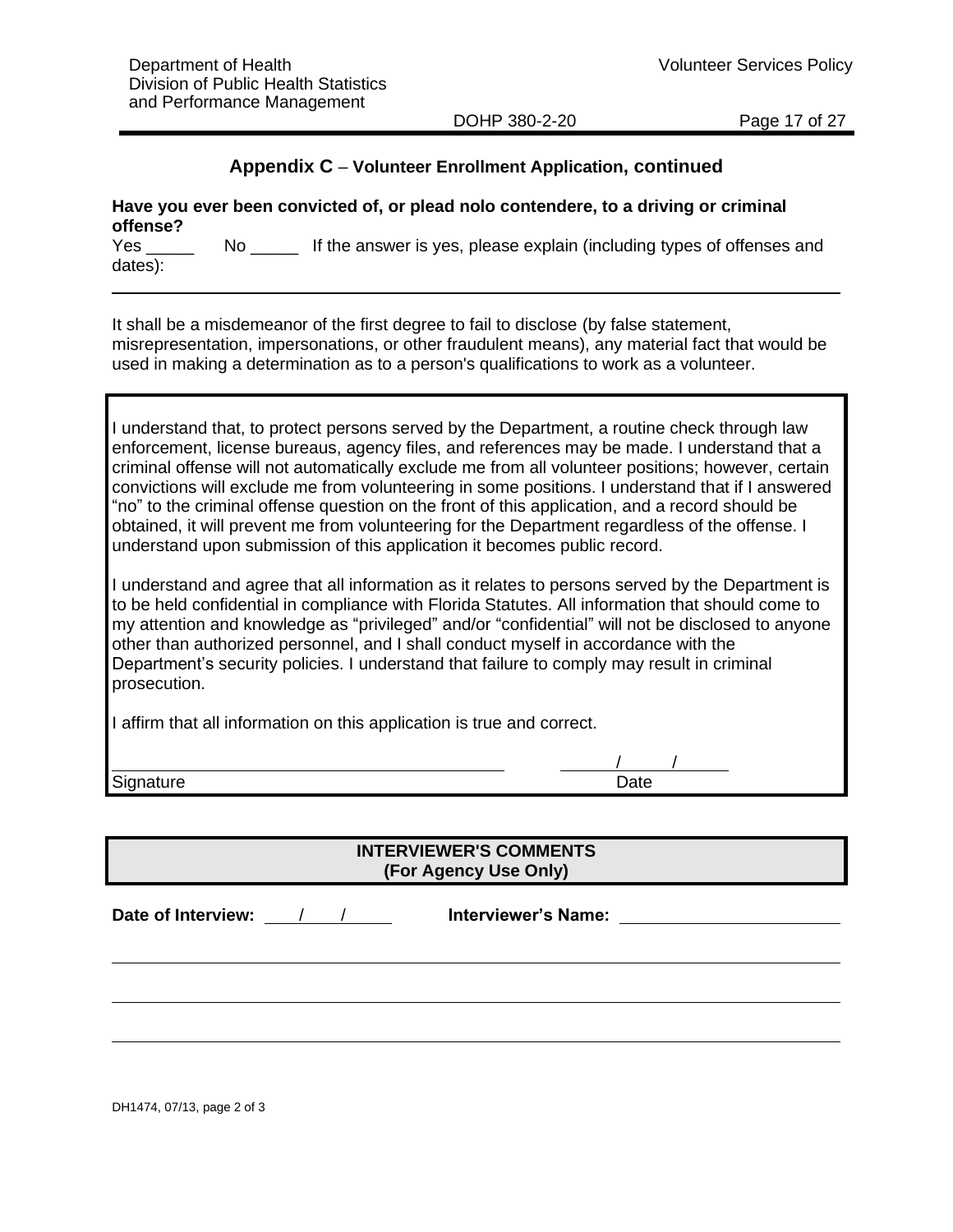DOHP 380-2-20 Page 18 of 27

# **Appendix C** – **Volunteer Enrollment Application, continued**

| Screening Required: Yes ______     | <b>Date Screening Completed:</b>                |
|------------------------------------|-------------------------------------------------|
| <b>Date Orientation Completed:</b> |                                                 |
|                                    | <b>WORK ASSIGNMENT</b><br>(For Agency Use Only) |
| Program                            | <b>Location</b>                                 |
| <b>Supervisor</b>                  | <b>Date of Placement</b>                        |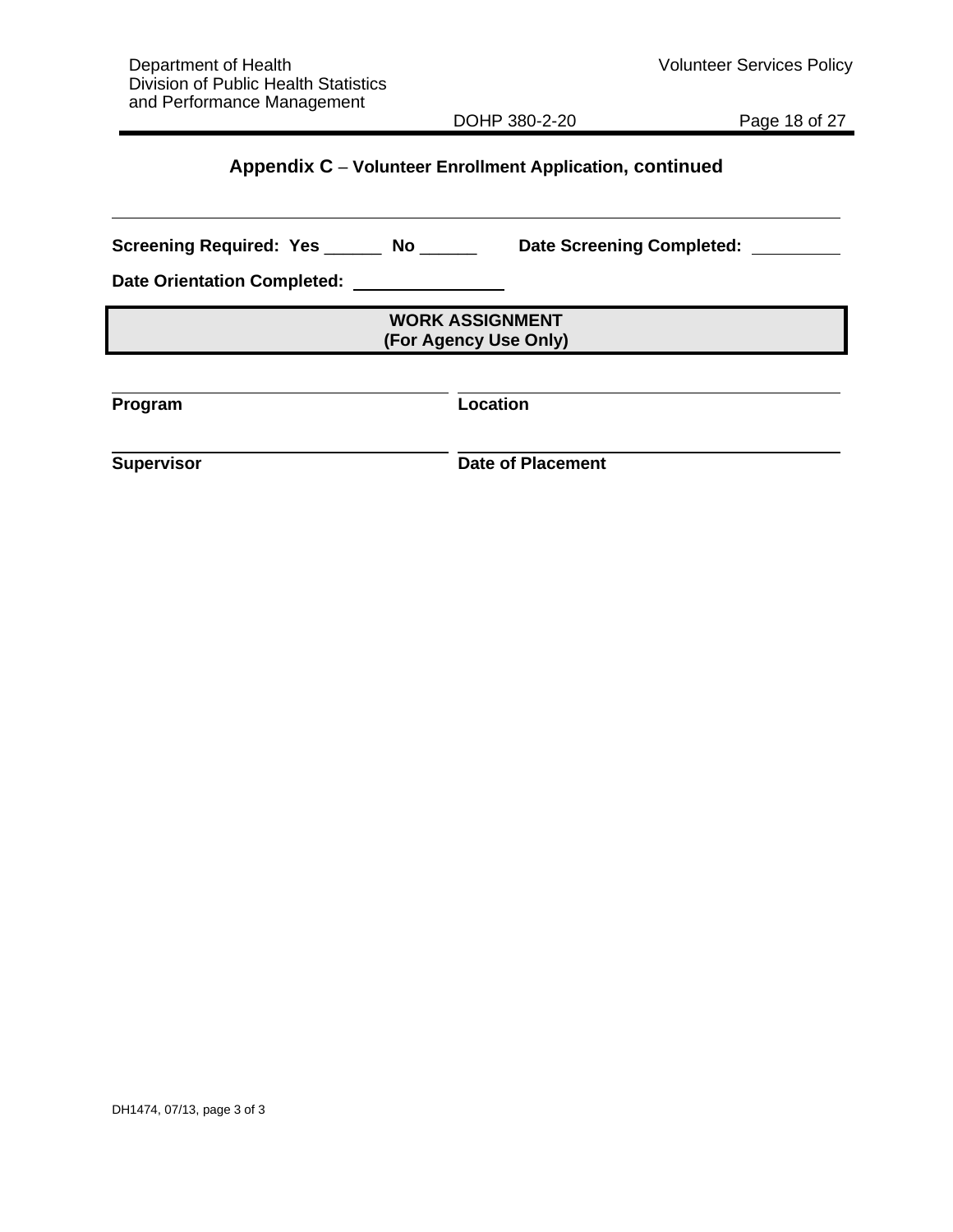DOHP 380-2-20 Page 19 of 27

#### **Appendix D – Volunteer Participation Roster**



It is unlawful for an employer to refuse or deprive any individual of volunteer opportunities because of race, color, religion, sex, national origin, age, marital status, or handicap. Applicants who believe they have been discriminated against may file a complaint with the Florida Commission on Human Relations, 2009 Apalachee Parkway, Suite 100, Tallahassee, Florida 32301-4857.

Event, Program, or Project:

Date of Event:

Name of Participating Group/Organization:

Street Address City City State Zip

Telephone Number:

Contact Person:

### PARTICIPANTS

| NAME (Please Print) | <b>TELEPHONE NUMBER</b> | <b>LICENSE NUMBER</b> |
|---------------------|-------------------------|-----------------------|
|                     |                         |                       |
|                     |                         |                       |
|                     |                         |                       |
|                     |                         |                       |
|                     |                         |                       |

Date Trained on Responsibilities: **Date Trained Structure Contains and Containing Containing Containing Contains a** 

Date of License Verification: **Example 2018** 

Department of Health Supervisor's Signature:

Department of Health Supervisor's Name Printed:

\_\_\_\_\_\_\_\_\_\_\_\_\_\_\_\_\_\_\_\_\_\_\_\_\_\_\_\_\_\_\_\_\_\_\_\_\_\_\_\_\_\_\_\_\_\_\_\_\_

Title: Date:

DH 1494, 07/13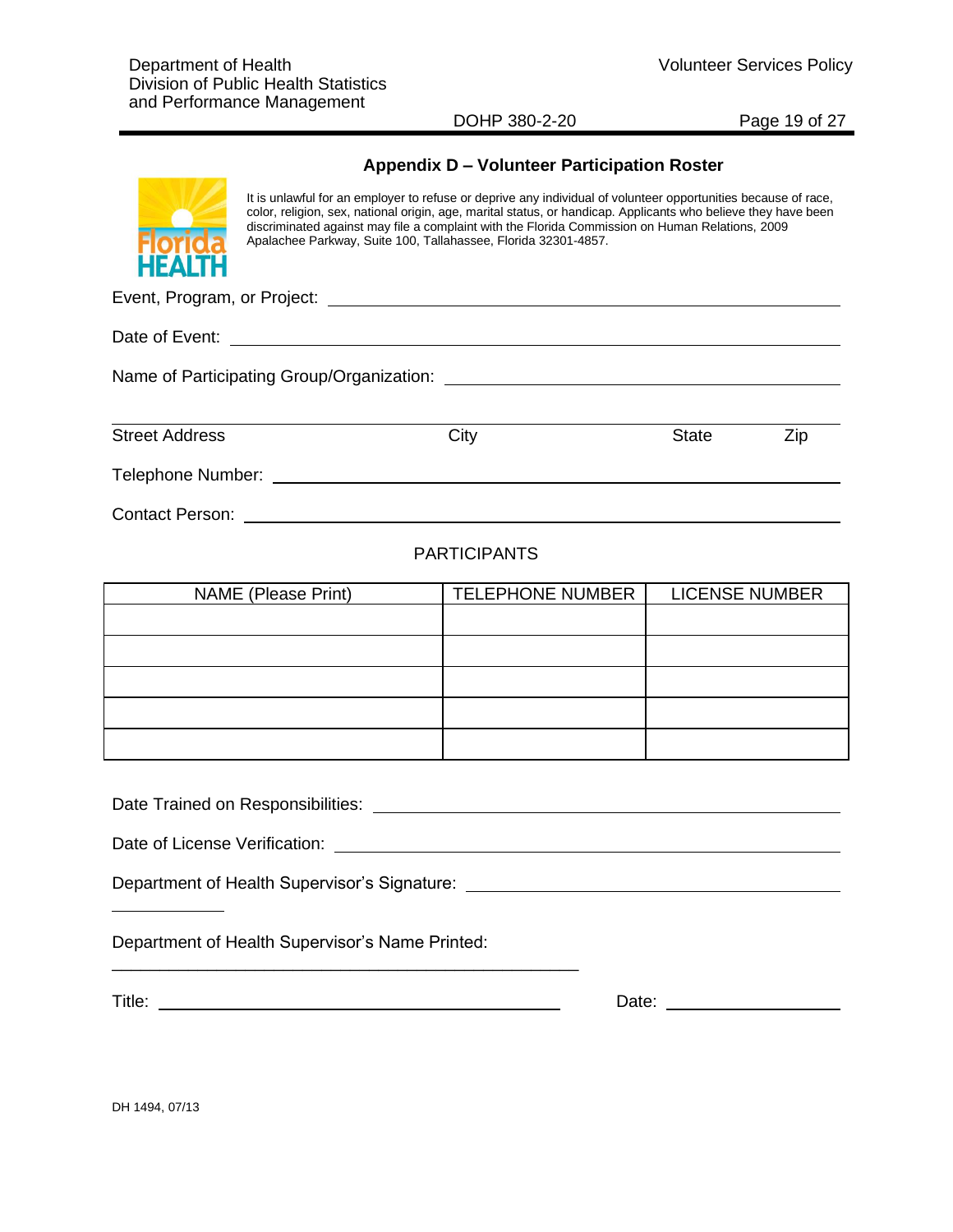DOHP 380-2-20 Page 20 of 27

# **Appendix E – Volunteer Personal Reference Questionnaire**



#### **Name of Volunteer/Intern Applicant Date Completed**

As required by section 110.503, Florida Statutes and Florida Administrative Code rule 60L-33.006, reference checks must be completed for the above applicant. This applicant wishes to provide volunteer/intern services to clients of the Department of Health. Your name has been given to us as a personal reference, and we would appreciate your comments on the following questions.

\_ \_\_\_\_\_\_\_ \_\_

- 1. How long have you known the applicant?
- 2. To your knowledge, has the applicant ever been convicted of a crime?
- 3. Do you consider him/her to be of good moral character? If no, please explain:
- 4. Do you know of any reason the applicant should not be trusted around children or persons with disabilities? \_\_\_\_\_\_\_\_ If yes, please explain: \_\_\_\_\_\_\_\_\_\_\_\_\_\_\_\_\_\_\_\_\_\_\_\_\_\_\_\_
- 5. Would you consider placing the responsibility of a child or a person with disabilities who is related to you with the applicant? If no, please explain: If no it is not all the set of the set of the set of
- 6. Do you have additional comments concerning the applicant's character or reliability?
- 7. What is your relationship to the applicant?

Reference Signature Name (please print)

City State Zip

Thank you for your time.

Upon completion, please return this form to:

Address Telephone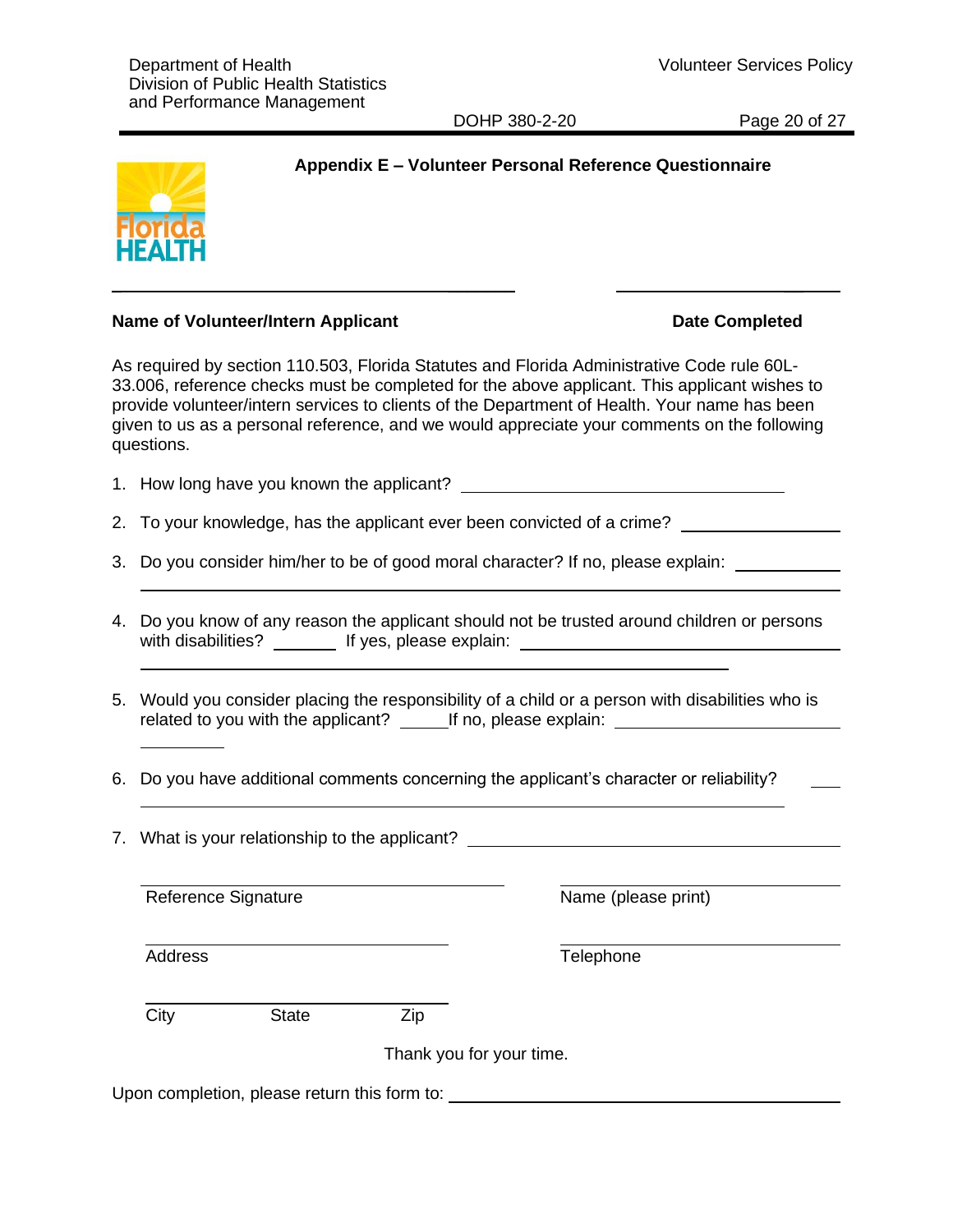DOHP 380-2-20 Page 21 of 27

| Florida<br>HEALTH |                | Quarter: _________ |                              | Appendix F - Volunteer Time Sheet |                |                  |                              |
|-------------------|----------------|--------------------|------------------------------|-----------------------------------|----------------|------------------|------------------------------|
|                   |                |                    |                              |                                   |                |                  |                              |
|                   |                | Name: (Last)       |                              |                                   |                |                  |                              |
|                   |                |                    |                              | (First)                           |                | (Middle Initial) |                              |
| <b>DATE</b>       | <b>TIME IN</b> | <b>TIME OUT</b>    | <b>TOTAL</b><br><b>HOURS</b> | <b>DATE</b>                       | <b>TIME IN</b> | <b>TIME OUT</b>  | <b>TOTAL</b><br><b>HOURS</b> |
|                   |                |                    |                              |                                   |                |                  |                              |
|                   |                |                    |                              |                                   |                |                  |                              |
|                   |                |                    |                              |                                   |                |                  |                              |
|                   |                |                    |                              |                                   |                |                  |                              |
|                   |                |                    |                              |                                   |                |                  |                              |
|                   |                |                    |                              |                                   |                |                  |                              |
|                   |                |                    |                              |                                   |                |                  |                              |
|                   |                |                    |                              |                                   |                |                  |                              |
|                   |                |                    |                              |                                   |                |                  |                              |
|                   |                |                    |                              |                                   |                |                  |                              |
|                   |                |                    |                              |                                   |                |                  |                              |
|                   |                |                    |                              |                                   |                |                  |                              |
|                   |                |                    |                              |                                   |                |                  |                              |

**TOTAL NUMBER OF HOURS WORKED:** 

**SUPERVISOR'S SIGNATURE:** 

**SUPERVISOR'S NAME PRINTED:**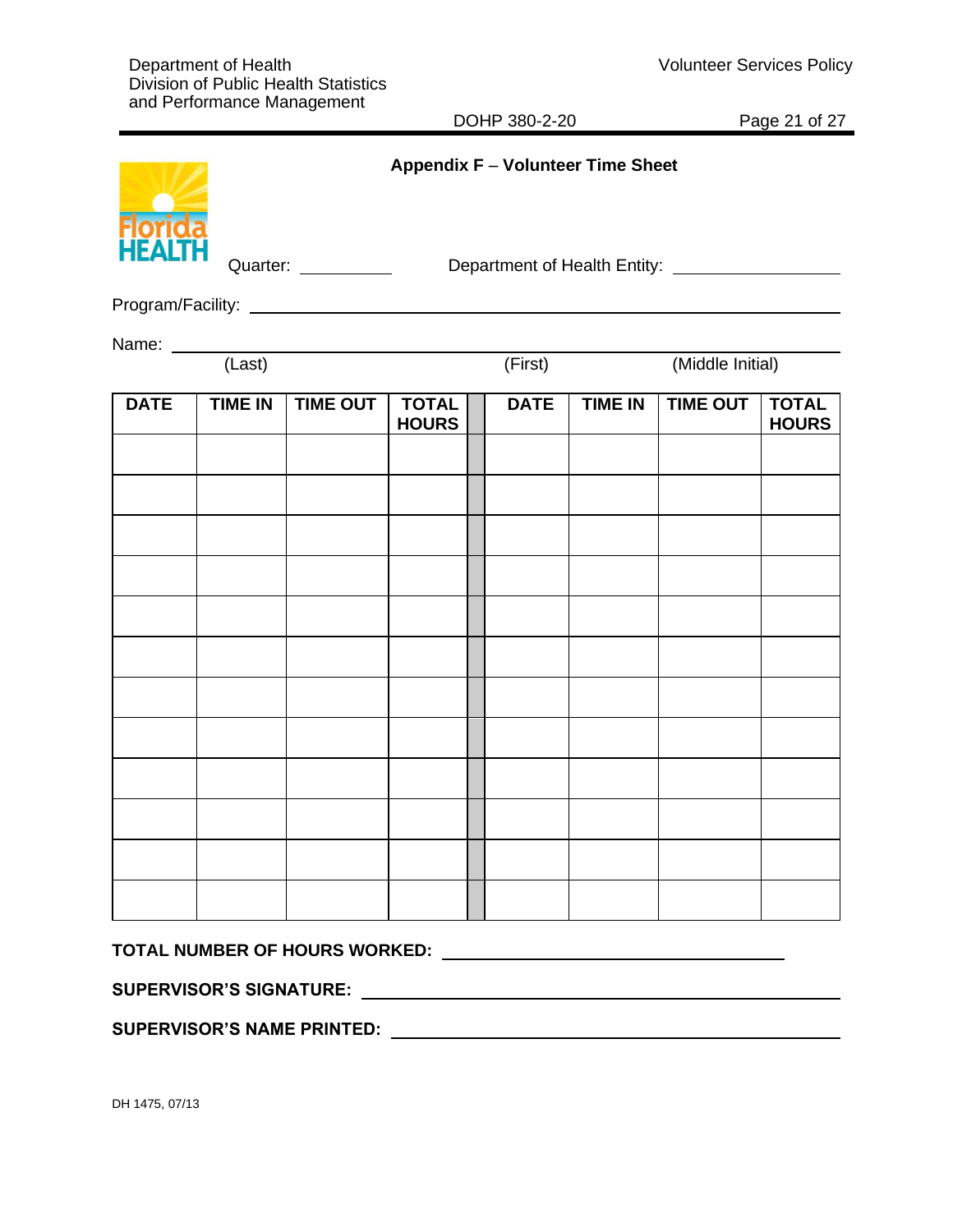DOHP 380-2-20 Page 22 of 27



| This is to serve as official notice that |                       |                                         |
|------------------------------------------|-----------------------|-----------------------------------------|
|                                          | (Name of Volunteer)   |                                         |
| serving as a                             |                       | has been terminated                     |
| (Job Title)                              |                       |                                         |
| as a volunteer for the                   |                       | on                                      |
| (Name of Program/Facility)               |                       | (Date)                                  |
| Reason for Termination: (circle one)     |                       |                                         |
| A. Completed Assignment                  | <b>B.</b> Resignation |                                         |
| C. Unsatisfactory Performance            |                       | D. Non-Compliance with Department Rules |
| E. Other                                 |                       |                                         |

(Signature of Volunteer's Supervisor)

COMMENTS:

COMMENTS (For Volunteer Coordinator Use Only)

Please return this form to the CHD/CMS volunteer coordinator within seven (7) days of termination.

DH 1498, 07/13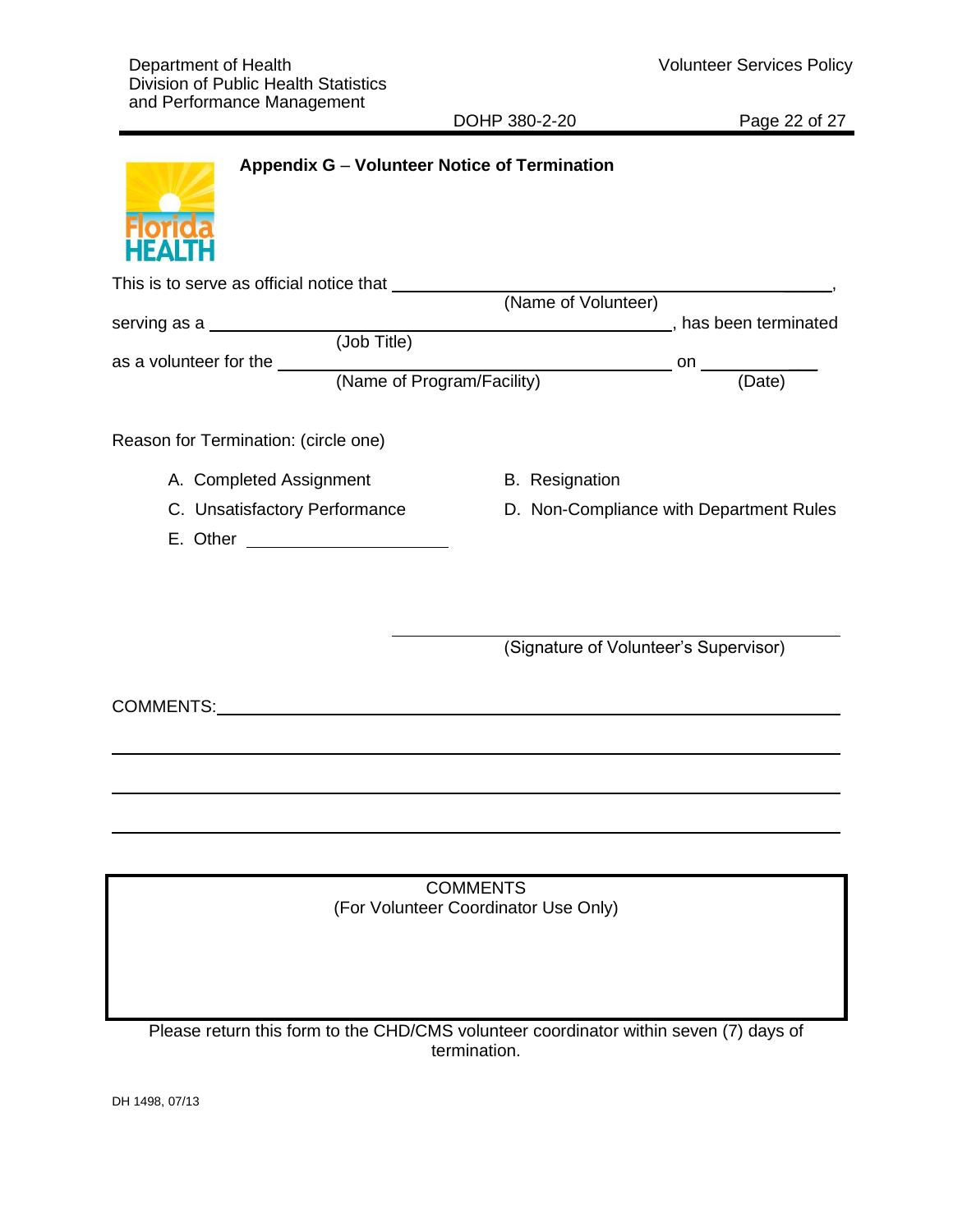| and Performance Management      | DOHP 380-2-20                                                                                                   | Page 23 of 27 |
|---------------------------------|-----------------------------------------------------------------------------------------------------------------|---------------|
| <b>HFALT</b>                    | <b>Appendix H - Volunteer Donor Receipt</b>                                                                     |               |
|                                 |                                                                                                                 |               |
|                                 |                                                                                                                 |               |
|                                 |                                                                                                                 |               |
|                                 |                                                                                                                 |               |
|                                 |                                                                                                                 |               |
| <b>ITEMS DONATED AND VALUE:</b> |                                                                                                                 |               |
|                                 |                                                                                                                 |               |
|                                 |                                                                                                                 |               |
|                                 |                                                                                                                 |               |
|                                 | NAME OF PERSON ACCEPTING THE DONATION: \\contractLOUDERATION:\\contractLOUDERATION:\\contractLOUDERATION:\\cont |               |
|                                 |                                                                                                                 |               |
|                                 |                                                                                                                 |               |
|                                 |                                                                                                                 |               |
|                                 | CITY: ___________________________________STATE: _____________ZIP: _______________                               |               |
|                                 |                                                                                                                 |               |

Please give a copy of this form to the CHD/CMS volunteer coordinator upon receipt. DH 1150, 07/13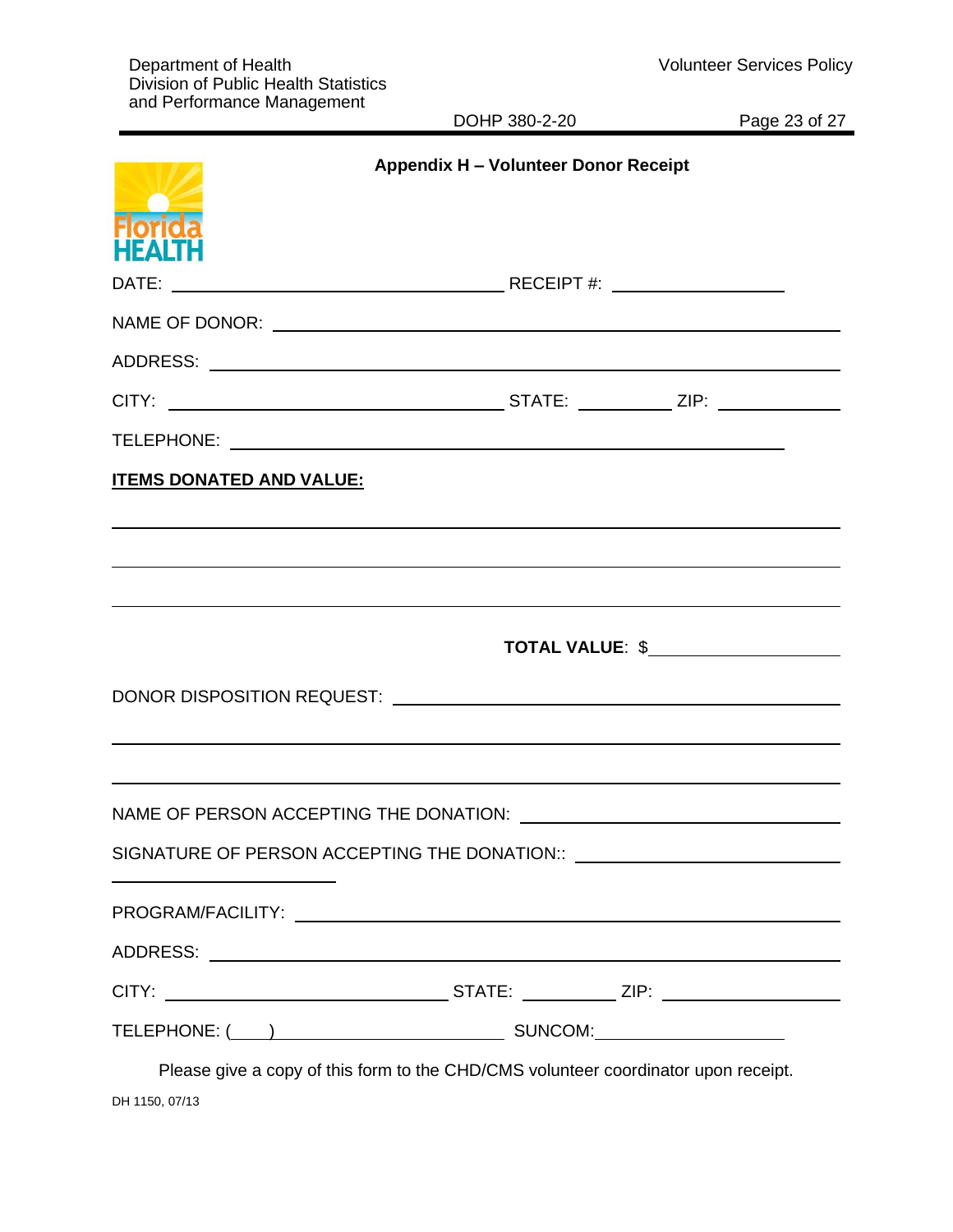# DOHP 380-2-18 **Page 26 of 30**



Month/Year: Program/Facility:

**Appendix I** – **Volunteer Donation Log**

| <b>Date</b><br><b>Received</b> | <b>Donor's Name</b> | <b>Description of<br/>Donation</b> | <b>Assigned</b><br>Value | <b>Receipt</b><br><b>Number</b> | <b>Receiving Person's</b><br>Name and<br><b>Program/Facility</b> | <b>Disposition</b> |
|--------------------------------|---------------------|------------------------------------|--------------------------|---------------------------------|------------------------------------------------------------------|--------------------|
|                                |                     |                                    |                          |                                 |                                                                  |                    |
|                                |                     |                                    |                          |                                 |                                                                  |                    |
|                                |                     |                                    |                          |                                 |                                                                  |                    |
|                                |                     |                                    |                          |                                 |                                                                  |                    |
|                                |                     |                                    |                          |                                 |                                                                  |                    |
|                                |                     |                                    |                          |                                 |                                                                  |                    |
|                                |                     |                                    |                          |                                 |                                                                  |                    |
|                                |                     |                                    |                          |                                 |                                                                  |                    |
|                                |                     |                                    |                          |                                 |                                                                  |                    |
|                                |                     |                                    |                          |                                 |                                                                  |                    |
|                                |                     |                                    |                          |                                 |                                                                  |                    |
|                                |                     |                                    |                          |                                 |                                                                  |                    |

DH 1499, 07/13,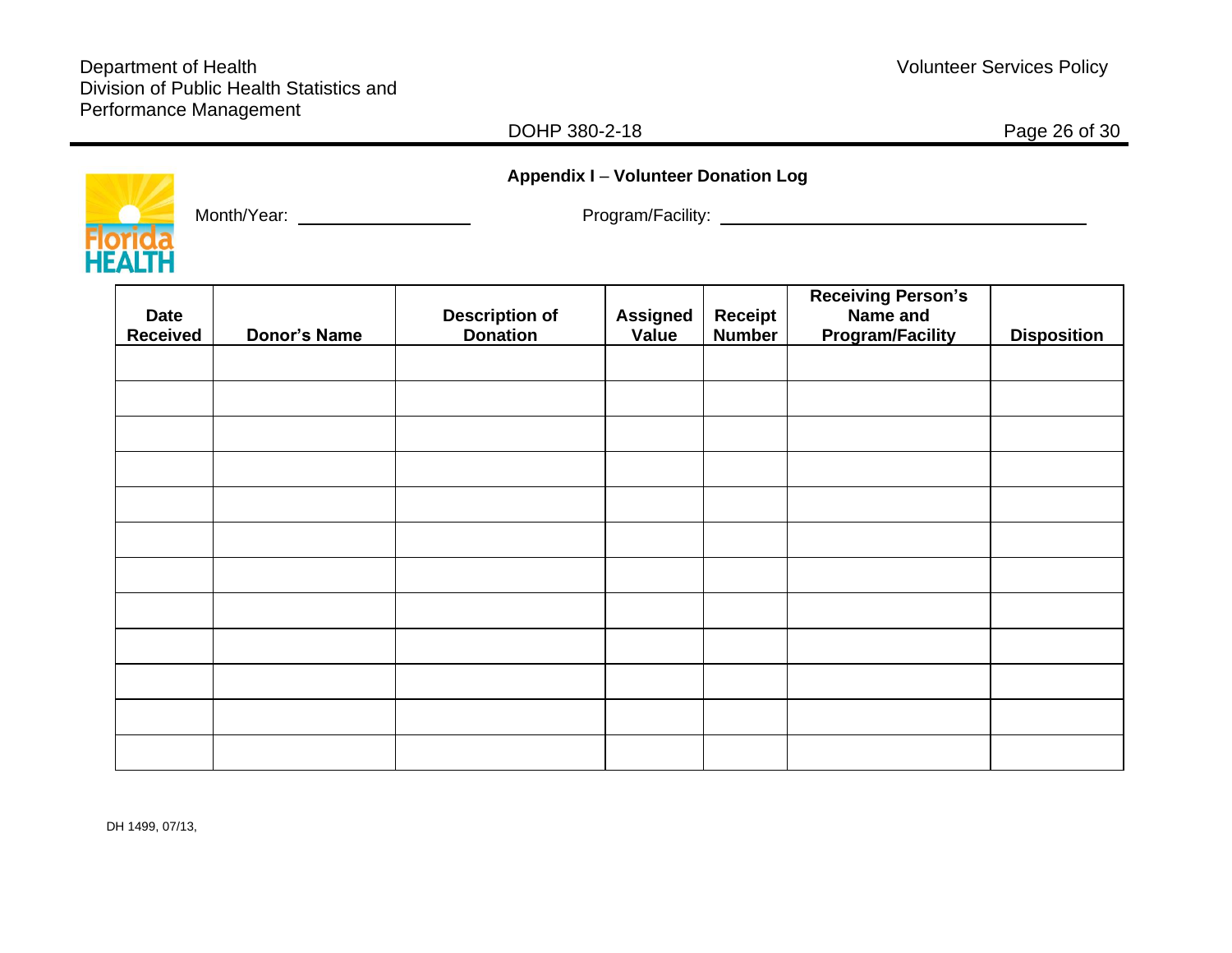DOHP 380-2-18 Page 29 of 30

|                                                                                                                                 | Appendix J - Volunteer Records Check |                         |                |                                                                                                                                     |
|---------------------------------------------------------------------------------------------------------------------------------|--------------------------------------|-------------------------|----------------|-------------------------------------------------------------------------------------------------------------------------------------|
|                                                                                                                                 |                                      |                         |                |                                                                                                                                     |
| <b>Print Full Name:</b><br>First                                                                                                | Middle<br>Last                       | (Maiden, if applicable) | , hereby grant |                                                                                                                                     |
|                                                                                                                                 |                                      |                         |                | permission to the Department of Health to obtain information from local and state law enforcement agencies to help determine my     |
|                                                                                                                                 |                                      |                         |                | suitability to serve as a Department of Health volunteer. I understand that if the records check shows any violations committed, or |
| other information about my background that would indicate unsuitability or a risk, I may not be accepted into the Department of |                                      |                         |                |                                                                                                                                     |
| Health Volunteer Program.                                                                                                       |                                      |                         |                |                                                                                                                                     |
|                                                                                                                                 |                                      |                         |                |                                                                                                                                     |
| <b>Social Security Number</b>                                                                                                   |                                      | Date of Birth           |                |                                                                                                                                     |
|                                                                                                                                 |                                      |                         |                |                                                                                                                                     |
| Race/Sex                                                                                                                        |                                      |                         |                |                                                                                                                                     |
|                                                                                                                                 |                                      |                         |                |                                                                                                                                     |
| <b>Complete Address</b>                                                                                                         | City                                 | <b>State</b>            | Zip            |                                                                                                                                     |
|                                                                                                                                 |                                      |                         |                |                                                                                                                                     |
| Signature                                                                                                                       |                                      | Date                    |                |                                                                                                                                     |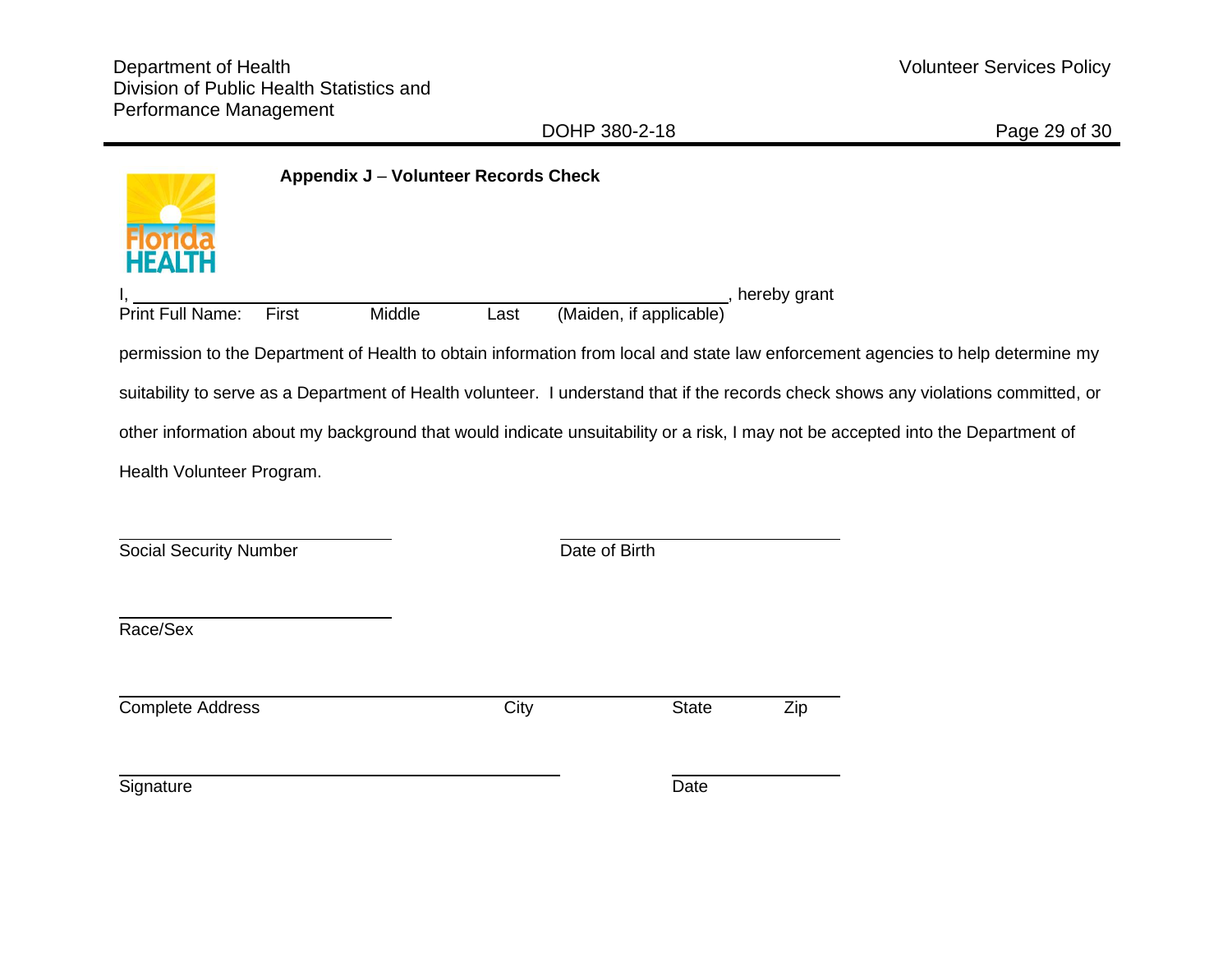|                                                                                                                                                                                                                                                                            |                                                                                                                        |                     |                                   | DOHP 380-2-18                                             |                  | Page 29 of 30                  |
|----------------------------------------------------------------------------------------------------------------------------------------------------------------------------------------------------------------------------------------------------------------------------|------------------------------------------------------------------------------------------------------------------------|---------------------|-----------------------------------|-----------------------------------------------------------|------------------|--------------------------------|
|                                                                                                                                                                                                                                                                            |                                                                                                                        |                     |                                   | Appendix K - Chapter 110 Volunteer Services Annual Report |                  |                                |
|                                                                                                                                                                                                                                                                            | <b>DEPARTMENT OF HEALTH Program/Facility:</b>                                                                          |                     |                                   |                                                           |                  |                                |
|                                                                                                                                                                                                                                                                            | <b>HEALTH</b><br>ADDRESS, CITY, STATE & ZIP: AND AND AND ANNUAL METALLIC AND ANNUAL METALLIC AND ANNUAL METALLIC AND A |                     |                                   |                                                           |                  |                                |
| QUARTER: __________________________<br><b>FISCAL YEAR:</b> The state of the state of the state of the state of the state of the state of the state of the state of the state of the state of the state of the state of the state of the state of the state of the state of |                                                                                                                        |                     |                                   |                                                           |                  |                                |
| $(July 1 - June 30)$                                                                                                                                                                                                                                                       |                                                                                                                        |                     |                                   |                                                           |                  |                                |
|                                                                                                                                                                                                                                                                            |                                                                                                                        |                     |                                   |                                                           |                  |                                |
|                                                                                                                                                                                                                                                                            |                                                                                                                        |                     | A                                 | B                                                         | $\mathbf C$      |                                |
| <b>TOTAL NUMBER</b>                                                                                                                                                                                                                                                        |                                                                                                                        | <b>TOTAL NUMBER</b> | <b>VALUE OF</b>                   | <b>VALUE OF</b>                                           | <b>VALUE OF</b>  | <b>TOTAL VALUE OF</b>          |
| <b>OF INDIVIDUAL</b>                                                                                                                                                                                                                                                       |                                                                                                                        | OF VOLUNTEER        | <b>NON-LICENSED</b>               | <b>LICENSED</b>                                           | <b>DONATIONS</b> | <b>SERVICES, AND</b>           |
| <b>VOLUNTEERS</b>                                                                                                                                                                                                                                                          |                                                                                                                        | <b>HOURS</b>        | <b>VOLUNTEERS</b><br>(\$20.25/hr) | <b>PROFESSIONAL</b><br><b>VOLUNTEERS</b><br>(*Varies)     |                  | <b>DONATIONS</b><br>$(A+B+C=)$ |
|                                                                                                                                                                                                                                                                            |                                                                                                                        |                     |                                   |                                                           |                  |                                |

\* Value of Licensed Professional Volunteer Service should be based on the standard fee for services charged for that professional category as listed below.

| <b>Physicians</b>        | \$250.00/hr at clinic | ARNPs/PAs \$75.00/hr |                                                                                      | Respiratory Therapists \$40.00/hr  |            |
|--------------------------|-----------------------|----------------------|--------------------------------------------------------------------------------------|------------------------------------|------------|
| <b>Dentists</b>          | \$200.00/hr           | RNs.                 | \$35,00/hr                                                                           | <b>Pharmacists</b>                 | \$50.00/hr |
| Chiropractors \$90.00/hr |                       | <b>LPNs</b>          | \$25.00/hr                                                                           | Clinical Social Workers \$50.00/hr |            |
| Optometrists \$50.00/hr  |                       |                      |                                                                                      |                                    |            |
|                          |                       |                      | Dental Technicians, Medical Technicians, HIV Counselors, Support staff, etc. \$23.07 |                                    |            |